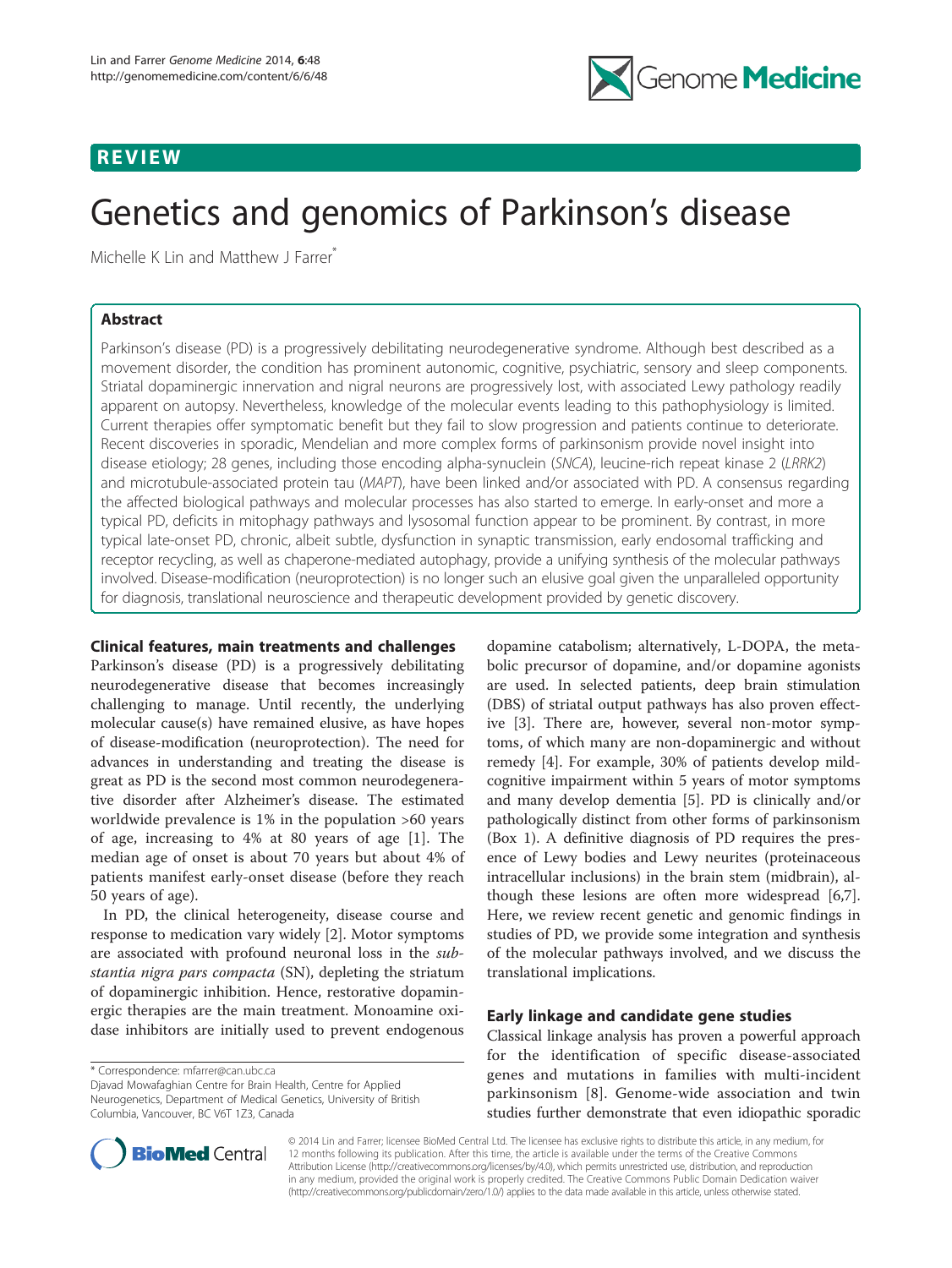#### Box 1. Parkinsonism and Parkinson's disease

Parkinsonism is used as an adjective to describe a movement disorder generally consisting of one of more features of tremor, bradykinesia and rigidity. The most common forms are drug-induced (for example, as a side-effect of antipsychotic neuroleptics), or vascular resulting from a stroke. When used as an adjective, the term parkinsonism does not imply that the symptoms are progressive or neurodegenerative, or that they are associated with a specific neuropathology. Parkinsonism may not respond to levodopa therapy. PD itself has the same core triad of symptoms, but it begins asymmetrically, one side of the body being more profoundly affected than the other, and postural instability is typically a feature. In PD, symptoms respond well to levodopa replacement therapy, and typically worsen with disease duration despite medication. Symptoms become bilateral in advanced PD, and dopaminergic imaging, using modalities such as DaTscan, highlights the same pattern of progression.

PD, but not parkinsonism, is often associated with a variety of autonomic problems (constipation, bowel and bladder incontinence, drooling), cognitive dysfunctions (from mild impairments in executive function to dementia), motor problems (from dystonia to dyskinesia), neuropsychiatric symptoms (mood disorders, such as depression to impulse control), sensory problems (from unexplained pain syndromes to hyposmia or anosmia) and sleep disorders (daytime sleepiness to REM sleep behavior disorder). Several of these problems, including dyskinesia, mood disorders and daytime sleepiness, may be associated with levodopa therapy or the use of dopamine agonists.

A definite diagnosis of PD is reserved for patients with Lewy body pathology and neuronal loss in the midbrain, which is often more widely distributed to involve the myenteric plexus, vagus and olfactory bulb. By contrast, parkinsonism may be associated with a variety of pathologies, including neurofibrillary tangles (such as in progressive supranuclear palsy, corticobasal ganglionic degeneration, or parkinsonism-dementia complex of Guam), to the predominant oligodendroglial alpha-synuclein pathology of multiple system atrophy, or predominant cortical Lewy pathology associated with dementia with Lewy bodies.

PD has a significant genetic component [\[9,10](#page-11-0)]. Mutant gene discovery by linkage with association provides an unequivocal burden of proof, and is the foundation required for translational neuroscience. Nevertheless, genetically defined carriers may have variable expressivity and penetrance and may never 'phenoconvert' to symptomatic disease. Age remains an important determinant, even in

families with dominant, recessive or X-linked patterns of segregation. Not surprisingly, in vivo modeling in mam-

malian systems is challenging if the expectation is to recapitulate the human phenotype. Gene discovery efforts in PD have been expertly reviewed and we provide some historical context in Box 2. In this review, we focus on more typical, late-onset PD with Lewy body pathology, the disease type suffered by the majority of patients, and suggest how recent discoveries might unify existing ideas to suggest novel pathways and therapeutic targets.

In this context of genomic discovery, genes at three loci alpha-synuclein (SNCA), leucine-rich repeat kinase 2 (LRRK2) and microtubule-associated protein tau (MAPT) deserve special mention, although the molecular relationship between them has yet to be elucidated. Both SNCA and LRRK2 assignments were originally implicated by the discovery (by linkage analysis) of pathogenic mutations that segregate within families, and these observations were extended into idiopathic PD by candidate gene studies. Combined pooled analysis by the Genetic Epidemiology of Parkinson's disease Consortium [\(www.geopd.org](http://www.geopd.org/)), literature meta-analysis [\(www.pdgene.org\)](http://www.pdgene.org/) and more recent genome-wide association studies (GWAS) have provided compelling support for the involvement of these loci.

Missense and multiplication mutations (duplication and triplication) in SNCA lead to PD, subsequent dementia and fulminant diffuse Lewy body disease on autopsy [[11](#page-11-0)]. Levels of gene expression are inversely correlated with age at symptom onset. In rodents, SNCA overexpression may recapitulate many of the features of PD, whereas knockout mice are viable and fertile and appear to have little sign of disease [\[12\]](#page-11-0). The alpha-synuclein protein promotes presynaptic SNARE complex assembly, synaptic vesicle exocytosis and reciprocal plasmalemma endocytosis [[13](#page-11-0)]. Alpha-synuclein protein aggregates, however, may also behave pathologically as prion proteins [\[14\]](#page-11-0). Transplants of fetal tissue into the striatum of human patients have been observed to develop Lewy-body pathology [\[15\]](#page-11-0). Similarly, iatrogenic inoculation of alpha-synuclein oligomers into mouse brain leads to widespread Lewy-like pathology, albeit requiring endogenous alpha-synuclein for transmission [\[16\]](#page-11-0). Hence, down-regulation or suppression of SNCA may represent one mechanism to slow disease progression [\[17\]](#page-11-0). Similarly, therapies that enhance the clearance of Lewy aggregates, including immunotherapies targeting potentially toxic forms of alpha-synuclein, might be neuroprotective [[18](#page-11-0)].

LRRK2 parkinsonism is clinically indistinguishable from idiopathic PD. The age of onset and age-dependent cumulative incidence is similarly broad, although disease progression in carriers of LRRK2 mutations is more homogeneous [\[19\]](#page-11-0). A founder haplotype has been noted for LRRK2 p.G2019S in most populations. Penetrance appears to be ethnic-specific with a lifetime cumulative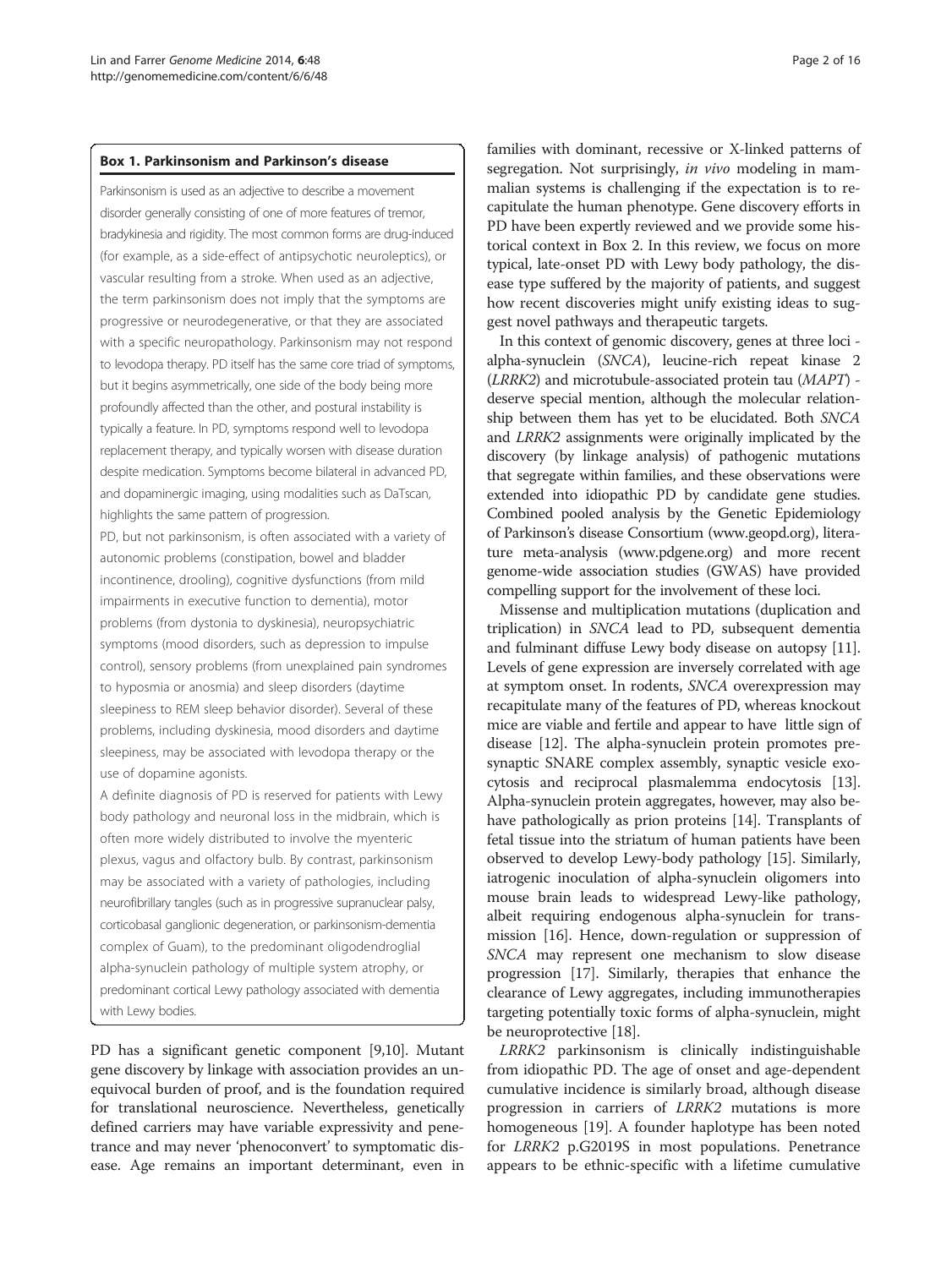#### Box 2. Genetic insights and evolving neuroscience

1997 A missense substitution, p.A53T, is discovered in the gene encoding alpha-synuclein (SNCA) in a family from Contursi, Italy whose members were susceptible to autosomal dominant, late-onset parkinsonism [\[56](#page-12-0)]. Alpha-synuclein, then known as 'Non-amyloid component of plaques' (NACP), provides a link between PD and Alzheimer's disease. Whether alpha-synuclein monomers, oligomers or fibrils are the toxic species becomes a topic for debate. Physiologically, the Zebra Finch homolog of SNCA is found to be required for song learning, pre-synaptic plasticity, and vesicle trafficking in neurotransmission.

Alpha-synuclein immunohistochemistry reveals much more occult Lewy pathology than had been visualized previously by hematoxylin and eosin (H&E) staining, and replaced the use of PGP9.5 (an antibody for Ubiquitin C-terminal hydrolase1 (UCHL1)) [\[136](#page-15-0)]. It is argued that familial and idiopathic forms of parkinsonism are the same disease, with similar ontology. Nevertheless, epidemiologists claim that the etiology of late-onset PD is environmental, rather than due to a genetic predisposition, supported by the results of twin studies. Further debate centers on whether ubiqinated Lewy body 'aggresomes' are pathologic or protective.

1998 Homozygous parkin deletions are linked to recessively inherited juvenile and early-onset parkinsonism, albeit without documented Lewy pathology [[109](#page-14-0)]. Parkin mutations soon explain around 15% of all early-onset parkinsonism (in those younger than 45 years) [\[137](#page-15-0)]. As the parkin mutations affect a ubiquitin E3 ligase, the field focuses on proteasome inhibition, attempting to identify parkin's substrates and to nominate the toxic species. Patients with parkin mutations and Lewy or tau pathology have subsequently been described [[138](#page-15-0),[139\]](#page-15-0). The crystal structure of the ubiquitin ligase reveals how its activity is regulated [\[116](#page-14-0)].

1999-2001 Candidate gene studies of polymorphic variability in SNCA and microtubule-associated protein tau (MAPT) highlight the roles of these genes in idiopathic, late-onset PD [\[57](#page-12-0),[140,141\]](#page-15-0). MAPT is implicated in progressive supranuclear palsy, in part because of the discovery of splicing mutations in another 4R-tauopathy, frontotemporal dementia with parkinsonism linked to chromosome 17 (FTDP-17) [\[44](#page-12-0)]. Large-scale GWAS provide further confirmation [[9](#page-11-0)[,52](#page-12-0),[55](#page-12-0)[,142\]](#page-15-0).

2003 DJ-1 mutations that were discovered in early-onset parkinsonism [\[123\]](#page-14-0) highlight a role for oxidative stress in PD. The findings help to justify the use of toxin-based models using 1-methyl-4-phenyl-1,2,3,6-tetrahydropyridine (MPTP) as an analog of the herbicide paraquat or the pesticide rotenone.

2003-2004 SNCA triplication and duplication mutations demonstrate a dose-dependent relationship between expression and pathogenicity [[58,](#page-12-0)[143-146\]](#page-15-0) that is now supported by several mouse models. Lowering SNCA RNA and/or SNCA protein expression is nominated as a therapeutic target, supported by in vivo studies.

2004 Recessively inherited mutations are identified in the Pten-induced kinase 1 gene (PINK1) in early-onset parkinsonism [\[147](#page-15-0)]. By 2006, PINK1 was found to regulate Parkin recruitment and mitophagy [[114,115](#page-14-0)]. FBXO7 is within the same pathway, pointing to mitochondrial maintenance as a therapeutic opportunity [[68\]](#page-13-0). Hexokinase is identified through interaction screens as an upstream component of the pathway [[119\]](#page-14-0). PINK1 is shown to phosphorylate ubiquitin to activate parkin [[117\]](#page-14-0).

2004-2005 Dominantly inherited mutations are identified in the LRRK2 gene in late-onset PD [[32\]](#page-11-0). In 2005, LRRK2 p.G2019S was linked to PD in Norwegian families [\[148\]](#page-15-0), and found to be the major determinant of sporadic PD in Ashkenazi Jews and North-African Berbers. Kinase inhibition is nominated as a therapeutic strategy. Pleomorphic alpha-synuclein, 4R-tau or ubiquitin pathologies in affected carriers suggest that Lewy pathology should not be required for a definite diagnosis of PD [[32\]](#page-11-0). LRRK2 is implicated in protein sorting or trafficking and in autophagy. Polymorphic variants in LRRK2 are found to lower or increase the risk of sporadic PD [\[34](#page-12-0)].

2006 ATP13A2 recessive mutations are identified in juvenile and early-onset parkinsonism [[102\]](#page-14-0). Several lysosome-associated proteins have subsequently been linked to rare and rather atypical forms, including ATP1A3 in rapid-onset parkinsonism-dystonia, and most recently ATP6AP2 [[71](#page-13-0)]. Polymorphic variants in the glucocerebrosidase gene GBA1 are reproducibly associated with late-onset PD, highlighting a role for endosomal trafficking and lysosomal function [[98\]](#page-13-0).

2009 GWAS studies in PD confirm associations with SNCA and MAPT, and find evidence for additional loci [\[50-52](#page-12-0)].

2011 VPS35 D620N is linked to dominant late-onset PD [\[63](#page-12-0)]. Many families have the same, albeit de novo, substitution that supports pathogenicity. By contrast, mutations in EIF4G1 R1205H require further genetic and functional support for their assignment [\[149](#page-15-0)]. 2013-2014 Mutations in DNAJC13, along with VPS35, in late-onset Lewy-body PD further highlight involvement of the retromer-WASH complex, endosomal protein sorting and trafficking [[63](#page-12-0)[,64,93](#page-13-0)].

2014 Further meta-analysis of GWAS supports known and novel loci. Nevertheless, for most loci the precise gene and underlying variability remain elusive.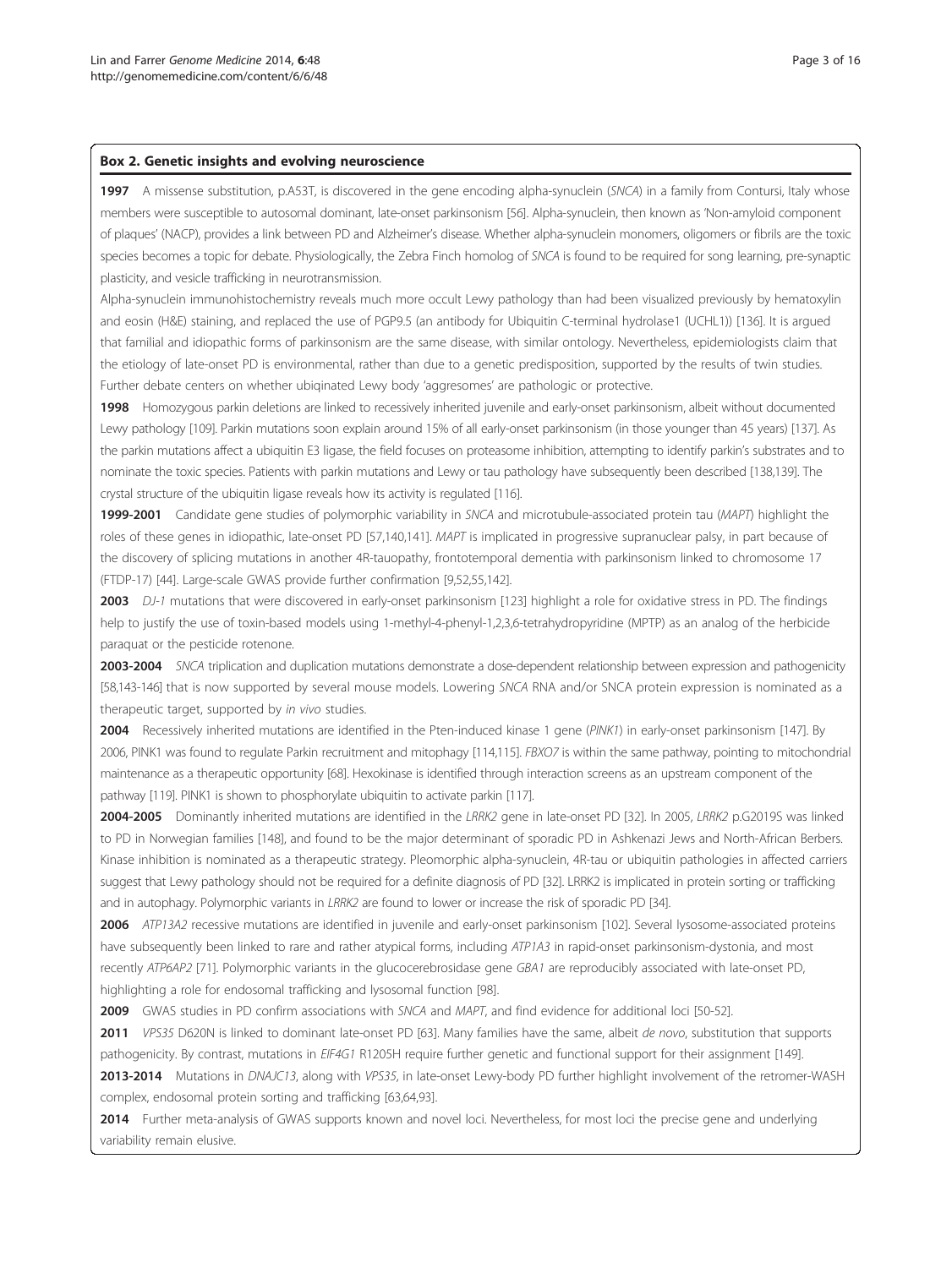<span id="page-3-0"></span>risk of parkinsonism in p.G2019S carriers being 22% for Ashkenazi Jews (living in the US), 45% for Norwegians and 80% for Arab-Berbers [[20-22](#page-11-0)], which is an important consideration for genetic counseling. For Ashkenazi Jews in Israel and Arab-Berbers in Tunisia the penetrance of disease is similar. In these countries, the frequency of LRRK2 p.G2019S carriers in healthy controls is relatively high at 1 to 2% [[23,24](#page-11-0)]. While genetic drift may be sufficient explanation for the high frequency of LRRK2 p.G2019S carriers in healthy controls, positive selection may also contribute; LRRK2 is associated with intestinal inflammatory disorders, immune response and kidney function, which if compromised may be most deleterious in hot climates [\[25-27](#page-11-0)]. Overall, only a small proportion (approximately 1%) of familial and sporadic PD is likely explained by LRRK2 p.G2019S; other variability, such as the p.G2385R mutation, which is frequent throughout Asia, most significantly contributes to population-attributable risk [\[28](#page-11-0)] (Table 1).

At post-mortem, the majority of patients with pathogenic LRRK2 mutations have Lewy-body disease [\[29\]](#page-11-0). However, even within families with the same mutation, pleomorphic pathologies have been observed. These include neurofibrillary tangles and tufted astrocytes (4R-tauopathies, as inclusion of MAPT exon 10 leads to the production of tau protein with four microtubule-binding domains), Tar DNA-binding protein 43 and ubiquitin immune-positive aggregates, or simply nigral neuronal loss with gliosis [[30](#page-11-0)-[32](#page-11-0)]. The variable penetrance and alternative end-stage pathologies most likely reflect genetic and/or environmental modifiers and stochastic factors, and have yet to be defined. Nevertheless, genetically defined cohorts of patients with parkinsonism such as LRRK2 p.G2019S parkinsonism might allow the identification of biomarkers of disease progression and inform clinical trials [[19](#page-11-0)].

As the most common genetic cause of PD, LRRK2 and its protein interactions are a logical place to search for novel therapeutic targets. The domains of LRRK2 include armadillo and ankyrin repeat regions, leucine-rich repeat (LRR), Ras of complex GTPase (Roc), C-terminal of Ras (COR), kinase and WD40. LRRK2 is a ROCO protein, with a Ras GTPase and a kinase in one molecule; these activities have established roles in other organisms or cell types in dynamically modifying the actin cytoskeleton [[33](#page-12-0)]. Pathogenic *LRRK2* mutations are primarily found in the GTPase Roc domain (p.R1437H, p.R1441C/G/H), the kinase domain (p.G2019S, p.I2020T) and intervening C-terminal of Roc (p.Y1699C), whereas susceptibility variants may also be found in protein-protein interaction domains (WD40 p.G2385R) [\[34\]](#page-12-0). Competitive inhibition of LRRK2 kinase is presently considered as one therapeutic target given that the p.G2019S mutation activates kinase activity, autophosphorylation and/or phosphorylation of substrates [\[35\]](#page-12-0). However, data on the first identified substrate, moesin, which is a filamentous actin tether, have not been recapitulated ex or in vivo [[36\]](#page-12-0). LRRK2 protein levels also diminish with aging, with knock-in of LRRK2 pathogenic mutations into the mouse genome [\[26\]](#page-11-0) and with kinase inhibition [\[37,38\]](#page-12-0). LRRK2 probably functions as a dimer or higher molecular weight scaffold, with many protein-protein interactions. The activities of the Roc, COR and kinase domains are interconnected [[39](#page-12-0)], and the many physiologic functions of the protein complex have yet to be fully elucidated.

| Gene            | Chr   | AssociatedSNP/locus   | Genes within locus <sup>a</sup>                                                | Odds ratio[95% CI]  | P-value      |
|-----------------|-------|-----------------------|--------------------------------------------------------------------------------|---------------------|--------------|
| GBA             | 1q21  | N370S                 | TRIM46, MUC1, MIR92B, THBS3, GBAP1-GBA-FAM189B, SCAMP3,<br>CLK2, HCN3, PKLR    | 3.37 [2.67-4.29]    | $1.11E - 24$ |
| SYT11/RAB25     | 1q21  | chr1:154105678        | MIR7851, UBQLN4, LAMTOR2-RAB25-MEX3A, LMNA                                     | $1.67$ [1.41-1.98]  | 5.70E-09     |
| PM20D1          | 1q32  | rs11240572            | NUCK1-RAB7L1-SLC41A1, PM20D1                                                   | $0.74[0.69-0.80]$   | $1.01E-14$   |
| STK39           | 2q24  | rs2102808             | STK39                                                                          | 1.28[1.19-1.38]     | 1.54E-11     |
| MCCC1/LAMP3     | 3q27  | rs11711441            | MCCC1-LAMP3-MCF2L2                                                             | $0.84[0.80 - 0.89]$ | 8.72E-12     |
| BST1            | 4p15  | rs4698412             | FAM200B-BST1                                                                   | $0.87$ [0.83-0.91]  | 2.28E-10     |
| GAK/DGKO        | 4p16  | rs1564282             | CPLX1-GAK-TMEM175-DGKQ-SLC26A1, IDUA, FGFRL1                                   | 1.29 [1.20 - 1.38]  | 6.54E-13     |
| <b>SNCA</b>     | 4q21  | rs356220              | SNCA-MMRN1                                                                     | 1.30 [1.25 - 1.34]  | 3.06E-49     |
| HLA-DRB5        | 6p21  | rs2395163             | HLA-DRB5-HLA-DRB1. HLA-DRB6                                                    | $0.75[0.68-0.84]$   | 2.90E-07     |
| <b>GPNMB</b>    | 7p15  | rs156429              | GPNMB-MALSU1-IGF2BP3                                                           | $0.89[0.86 - 0.93]$ | 2.69E-10     |
| LRRK2           | 12q12 | rs34778348            | SLC2A13-LRRK2-MUC19, CNTN1                                                     | 2.23[1.89-2.63]     | 2.97E-21     |
| CCDC62/HIP1R    | 12q24 | rs12817488            | DENR-HIP1R-VPS37B. ABCB9. OGFOD2.                                              | 1.17[1.09-1.25]     | 2.99E-06     |
| <b>MAPT/STH</b> | 17q21 | H1H2, 900kb inversion | ARHGAP27, PLEKHM1, CRHR1, SPPL2C-MAPT-STH, KANSL1,<br>LRRC37A, NSFP1, ARL17A/B | $0.78[0.75-0.80]$   | 3.54E-52     |

Table 1 Genomic loci implicated in Parkinson's disease by genome-wide association analyses

Chr, chromosomal band; CI, confidence interval. <sup>a</sup>Genes within 100 kb of the most significantly associated SNP annotated from the UCSC genome browser (hg19). Odds ratios and P-values are the most significant findings from the PDGene database [[150](#page-15-0)].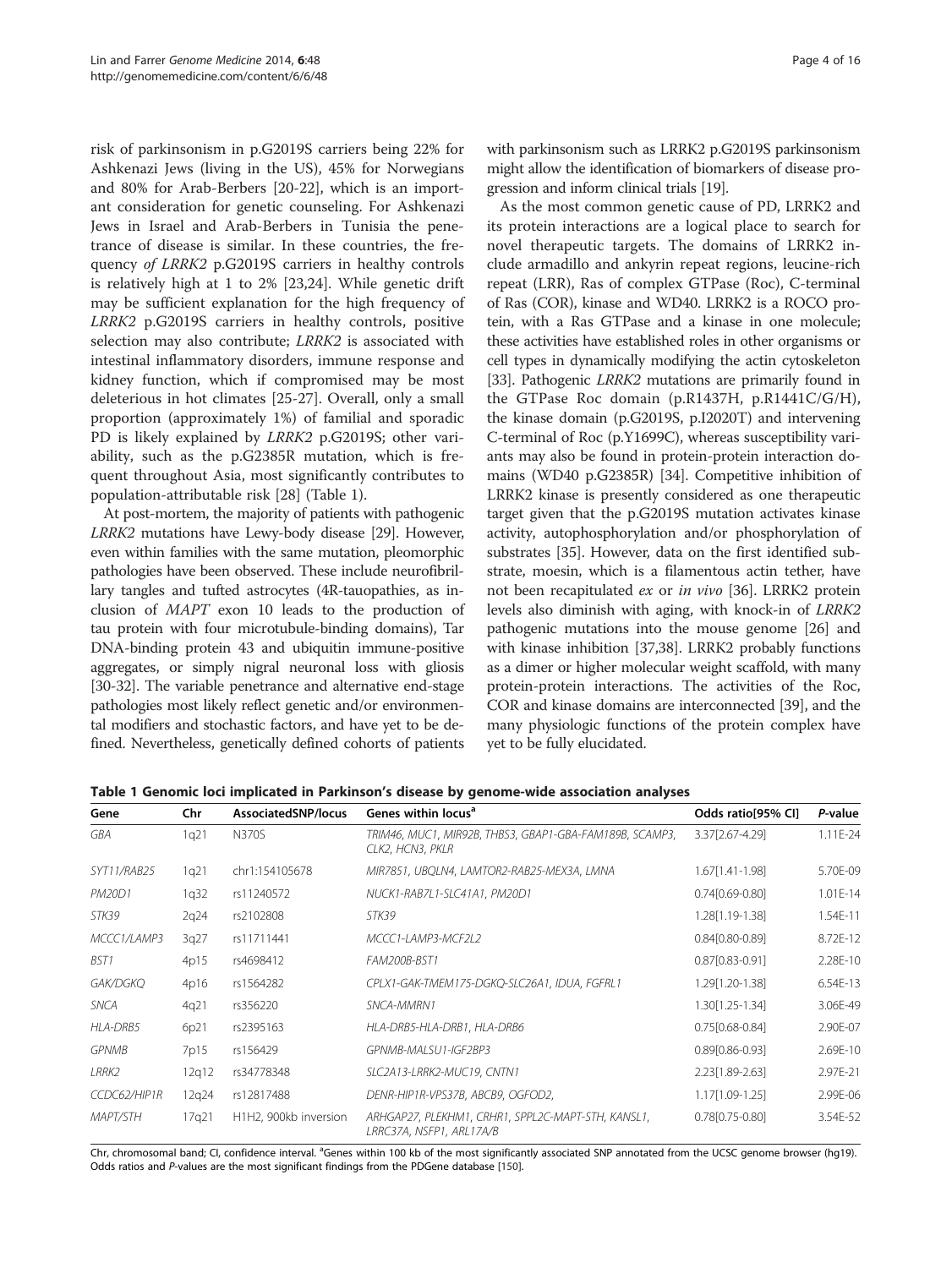An association between PD and MAPT and the surrounding 17q21 locus results from an ancient paracentric inversion and was robustly implicated in clinical PD and in autopsy-confirmed series of PD in Caucasian populations [\[40-42](#page-12-0)]. Of note, similar variability in the MAPT locus has been unequivocally implicated in progressive supranuclear palsy, but not in Alzheimer's disease, although tau is a major component of the neurofibrillary tangle pathology in both conditions [[43](#page-12-0)]. Splice and missense mutations were first described in frontotemporal dementia [\[44\]](#page-12-0) and the inversion region was subsequently implicated in 17q21.31 microdeletion syndromes [\[45\]](#page-12-0), but neither pathologic mutations nor tau pathology are found in PD. Thus, genetic variability in neighboring genes, within or flanking the *MAPT* inversion, may contribute. Some examples of additional genes and pathogenic mutations discovered through family-based linkage analysis of parkinsonism are summarized in Table 2.

## Genome-wide association studies

While there are several genetic models for disease susceptibility, the 'rare variant common disease' model largely explains Mendelian heritability (one allele of major effect segregating with familial disease) whereas the 'common variant common disease' model (or multiple rare variants on common ancestral haplotypes) forms the theoretical basis of GWAS [[46\]](#page-12-0). Built upon large, multi-institutional consortia, GWAS have dominated the search for novel genes in human traits in recent years. Collectively, more than 2,600 genomic regions (loci) of modest effect size

Table 2 Mendelian mutations in familial parkinsonism

(odds ratio <1.5) have been associated with >350 complex traits and have implicated underlying genes that play a role in disease causality or susceptibility [[47\]](#page-12-0). Genomewide genotyping, with approximately 0.5 to 1 million markers, is used to assess frequency differences in casecontrol designs, and is able to capture common genetic contributions to disease in linkage disequilibrium.

The first GWAS for PD were small and underpowered, showing little overlap in results [\[48,49](#page-12-0)]. Subsequently, there was an appreciation that larger numbers of markers and subjects are required for meaningful discovery and replication. Past North American and European efforts included analysis of familial parkinsonism [\[50\]](#page-12-0) and of unrelated case-control series [[51](#page-12-0)-[54\]](#page-12-0). A web-based 'direct- to-consumer' effort, which is based on self report rather than clinical exam, is by far the largest study to date [[9\]](#page-11-0). However, genomic imputation of single nucleotide polymorphisms (SNPs) in linkage disequilibrium allows datasets to be combined. In 2011, the International Parkinson Disease Genomics Consortium conducted a meta-analysis from five GWAS datasets [[55\]](#page-12-0). Over 7 million SNPs based on approximately 1 million genotypes per individual were imputed in silico: the data were collected from 5,333 cases and 12,019 controls in the discovery phase, followed by 7,053 cases and 9,007 controls in the replication phase. Six loci previously associated with idiopathic PD were replicated and five new loci were identified (Table [1](#page-3-0)). Data from the latest mega-meta-GWAS, including over 13,000 patients with PD and 80,000 control subjects, are eagerly awaited.

| Gene                                                                 | <b>Mutation(s)</b>                                                                                                           | <b>OMIM</b>    | Reference(s) |  |  |  |  |
|----------------------------------------------------------------------|------------------------------------------------------------------------------------------------------------------------------|----------------|--------------|--|--|--|--|
|                                                                      | Dominantly inherited, late onset parkinsonism with Lewy pathology                                                            |                |              |  |  |  |  |
| <b>SNCA</b>                                                          | Locus multiplication and missense mutations: A30P, E46K, H50Q, G51N, A53T                                                    | 168601, 605543 | [56.58]      |  |  |  |  |
| LRRK2                                                                | R1437H, R1441H, R1441G, R1441C, Y1699C, G2019S, I2020T                                                                       | 607060         | [20,31,32]   |  |  |  |  |
| VPS35                                                                | <b>D620N</b>                                                                                                                 | 614203         | [63, 64]     |  |  |  |  |
| EIF4G1                                                               | R1205H                                                                                                                       | 614251         | $[149]$      |  |  |  |  |
| DNAJC13                                                              | N855S                                                                                                                        | 614334         | $[93]$       |  |  |  |  |
| Recessively inherited, early-onset or X-linked atypical parkinsonism |                                                                                                                              |                |              |  |  |  |  |
|                                                                      | PARK2 (Parkin) Numerous exon deletions, duplications and missense mutations                                                  | 600116         | $[109]$      |  |  |  |  |
| PINK1                                                                | Rare locus and exon deletions. Numerous missense mutations, including E129X, Q129fsX157, P196L,<br>G309N W437X, G440E, O456X | 605909         | [147, 151]   |  |  |  |  |
| $D-I$                                                                | Deletions and missense: dup168-185, A39S, E64D, D149A, Q163L, L166P, M261I.                                                  | 606324         | $[123]$      |  |  |  |  |
| DNAJC6                                                               | Splice site c.801 -2 $A > G$ and truncating mutation Q734X                                                                   | 615528         | $[70]$       |  |  |  |  |
| ATP13A2                                                              | Missense: L552fsX788, M810R, G877R, G1019fsX1021. Small insertions and deletions: 1103insGA, del2742TT                       | 606693         | [102]        |  |  |  |  |
| FBXO7                                                                | T22M, R378G, R498X                                                                                                           | 260300         | [68]         |  |  |  |  |
| PLA2G6                                                               | D331Y, R635Q, R741Q, R747W                                                                                                   | 612953         | [152]        |  |  |  |  |
| ATP6AP2                                                              | Splice site mutations                                                                                                        |                | $[71]$       |  |  |  |  |
| SYNJ1                                                                | Homozygous missense: R258Q                                                                                                   | 615530         | $[72]$       |  |  |  |  |

OMIM, Online Mendelian Inheritance in Man, a database that catalogs all the known diseases with a genetic component.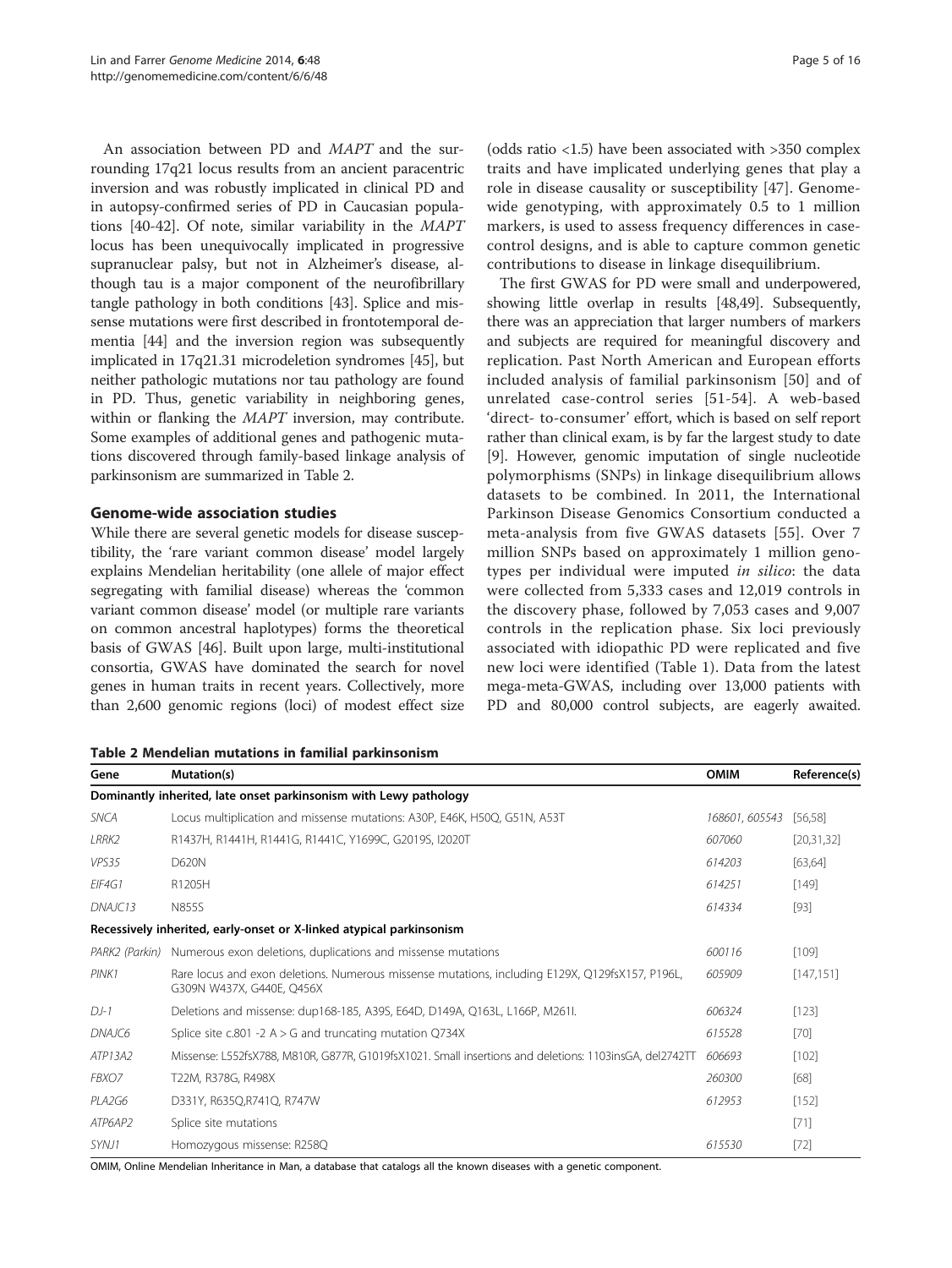Nevertheless, in the same Caucasian populations, the genetic variance explained is unlikely to increase in proportion to the sample size and investment. While additional loci may be nominated, these assignments are likely to be of smaller effect and will require independent validation.

Overall, the most significant GWAS associations are at chromosomal bands 4q22 and 17q21 and support SNCA and MAPT assignments, which were first identified in linkage and candidate gene studies [\[41,56](#page-12-0)-[58](#page-12-0)]. Nevertheless, GWAS illustrates that the etiology of PD is genetically heterogeneous and novel loci may yet be identified, especially within under-represented non-Caucasian populations; for example, PARK16, BST1 and SYT11 were identified in a Japanese study [\[52\]](#page-12-0). Although a risk allele identified in one population should be a risk allele for all (the genotypicattributable risk), their frequencies may be ethnically specific and lead to widely divergent population-attributable risks. For example, Caucasians have two major haplotypes (H1 and H2) for the MAPT locus; only H1 is present in Asian populations whereas the frequency of H2 is about 20% in Caucasians. The MAPT locus is significantly associated with PD in Caucasian studies but does not appear in a Japanese GWAS [[51,52](#page-12-0)]. Conversely, the PM20D1 locus was most clearly associated with PD in Japanese GWAS (5 to 8% differences between cases and controls) [[52](#page-12-0)], whereas PM20D1 allele frequencies in Caucasian studies were similar in cases and controls (1% difference) [\[51](#page-12-0)].

It is important to note that genomic loci are not disease genes *per se*. Within each genomic locus, there may be numerous genes of which one or all may be candidates contributing to disease risk. An illustration is the GAK-DGKQ locus that is significantly associated with PD [[9,](#page-11-0)[50,55\]](#page-12-0). GAK and DGKQ are in complete linkage disequilibrium and both proteins have important roles in clathrin-mediated vesicular trafficking [[59,60\]](#page-12-0). Furthermore, no coding mutations have been identified in any GWAS locus or gene except for those previously identified through linkage studies in families (that is, LRRK2 and SNCA). Rather, these associations are ascribed to subtle differences in wild-type gene expression, for which RNA silencing and overexpression models may be informative. Common variants of modest effect, on common haplotypes, may lead to modest transcriptional or functional changes. Directly genotyping a 'causal variant' will provide the greatest odds ratio for disease association and provides the rationale for locus-specific sequencing and further association testing. For some disease-associated loci, multiple rare variants of major effect may be responsible, in aggregate, although they will have occurred on the most frequent haplotypes.

#### Next-generation sequencing for PD

Most of the genetic variants in the human genome are a consequence of mutation with recent population

expansion and are present at very low frequencies (<0.5%) [[61\]](#page-12-0). Collectively, rare variants are more common than frequent variants in any given population and each individual has many unique de novo point mutations. If these cluster within specific genomic loci in patients with a disease such as PD, they highlight genes or mutational hotspots likely to confer disease susceptibility. To Sanger sequence gene-by-gene in search of a causative variant for PD is a time-consuming and costlimited effort. Nevertheless, the detection of rare and unique variants via direct sequencing has become more affordable with the advancement of next-generation methods.

Within families, whole-exome sequencing (WES) has proven to be effective in uncovering rare causal mutations of major effect in small sample sizes, and is considerably less expensive than whole-genome sequencing. The first proof-of-concept work discovered pathogenic variants in Freeman-Sheldon syndrome in just four unrelated affected individuals [\[62\]](#page-12-0). The first WES study of parkinsonism revealed the p.D620N mutation in VPS35 (the vacuolar sorting protein 35 gene) by sequencing affected cousin-pairs in autosomal dominant kindreds with late-onset disease [[63](#page-12-0),[64](#page-13-0)]. These findings have been confirmed worldwide, suggesting that VPS35 contributes to approximately 1% of familial parkinsonism and 0.2% of sporadic PD [[65](#page-13-0)-[67](#page-13-0)]. WES has become the fastest method for the identification of novel genes in parkinsonism, contributing to the discoveries of FBXO7, WRD45, DNAJC6, DNAJC13, ATP6AP2 and SYNJ1 in recent years [[68-72](#page-13-0)].

Variants in non-coding and highly conserved genomic regions may also contribute to risk, and might explain the 'missing heritability' underlying complex trait disorders. Whole-genome sequencing (WGS) now enables the sequencing of untranslated regions (UTRs), including gene promoters, enhancers, introns, and 5′ and 3′ UTRs. These contribute to the regulation of gene expression directly through transcription-factor binding, via microRNA and noncoding RNA mechanisms and through alternative exon splicing, and can influence the phenotypic variance of some traits. Two examples relevant to parkinsonism include 5′ UTR expansions in FMR1 in Fragile X-associated tremor-ataxia syndrome [[73](#page-13-0)] and non-coding mutations in ATP6AP2 that contribute to aberrant alternative splicing [[71\]](#page-13-0).

Next-generation DNA-sequencing panels can be used for novel mutation discovery in a locus-centric approach. In genome-wide family-based studies, when seeking to identify novel genes, it is prudent to examine and exclude those genes already implicated in parkinsonism (including developmental and aging syndromes as described earlier). Unique probes or amplicons can cover exonic regions or span entire loci, and target DNA can be barcoded and sequenced in parallel for multiple individuals. Such panels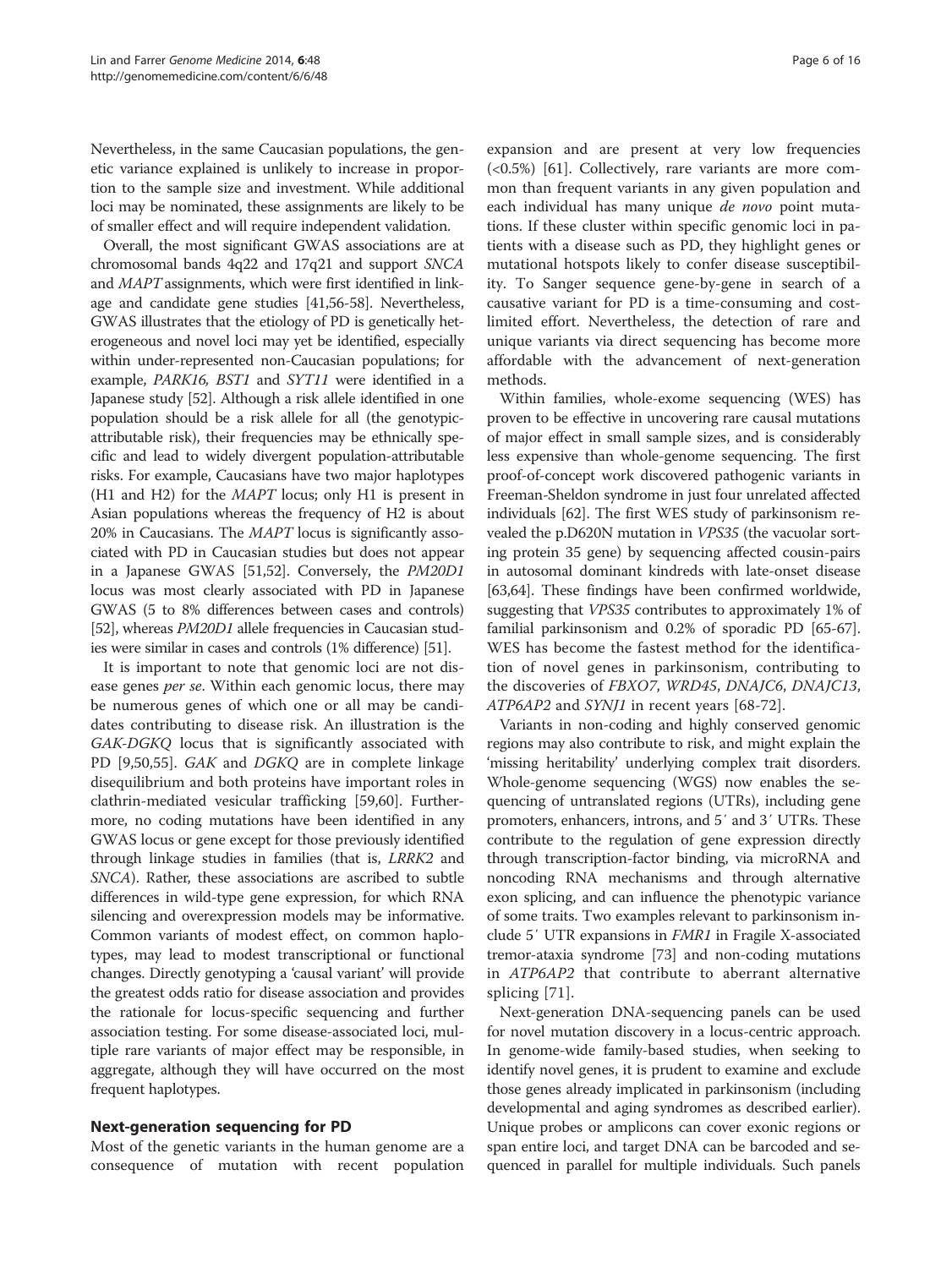have many benefits: first, they provide affordable and rapid genetic diagnoses to better inform patient treatment, without problems arising from incidental findings [\[74\]](#page-13-0); second, they allow the discovery of as-yet-unknown mutations in genes known to be related to PD; and third, in aggregate, the results nominate genetic variants that may further explain the heterogeneity of clinical and pathologic presentations. Similar bioinformatic filters might be applied to WES or WGS in silico. In a gene-centric approach, with a limited number of genes studied per assay relative to WES or WGS, the interpretation is simplified. Nevertheless, custom capture or amplification methods can produce artifacts as oligomers may not be perfectly complementary to the human genome being interrogated, and this may introduce some allelic bias.

Another pitfall of next-generation sequencing (NGS) methods is the inability to sequence repetitive regions and structural variations. For example, SNCA multiplications, the GBA loci versus its pseudogene, or indeed any repetitive regions may confound sequence analysis; most sequence read lengths are relatively short (approximately 100 to 200 bp) and may be misaligned as a consequence. Almost half of the human genome consists of repeats that play an active role in genome evolution, although large structural rearrangements may result in disease [[75](#page-13-0)]. Inadequate sequence read-depth may also lead to annotation errors. Most publically shared WGS has been performed at relatively low read depths; for example, the 1000 Genomes effort achieved 2x to 6x coverage [\(www.1000genomes.org](http://www.1000genomes.org/)). For WES, >100x coverage is considered necessary for diagnostic testing [[76](#page-13-0)]. Nevertheless, specific NGS results should be validated by Sanger sequencing to prevent false positives. Higher-coverage sequencing, longer read lengths and innovative bioinformatic approaches continue to offer significant improvements.

In studies involving WES or WGS of familial PD, rare variants can be prioritized for validation and replication in additional samples by looking at the intersection of those shared by affected family members and not shared by elderly unaffected relatives. Typically, in approximately 58 Mb of exome sequencing approximately 80,000 single nucleotide variants are observed per individual, of which approximately 250 encode substitutions not annotated in public databases. To further reduce this number, a powerful approach has been to compare affected cousin-pairs, in contrast to affected sibling-pairs, to reduce the number of alleles shared by descent (from approximately 125 to approximately 31 variants). In 'pair-wise sharing analysis' non-synonymous missense mutations that have a frequency less than the incidence of  $PD$  (<0.003), which are evolutionarily conserved and predicted as damaging, are prioritized as good candidates for follow-up. However, caution is warranted in comparative analyses: the phenocopy rate of late-onset PD is approximately 18% in families in which a monogenic cause of disease is already defined [\[77](#page-13-0)]. The strategy may also exclude causal or risk variants. For example, SNCA p.A53T was the first mutation identified in PD but is neither evolutionarily conserved nor predicted to be deleterious [[56](#page-12-0)].

## Molecular pathways in PD

Many genetic components now appear to contribute to the pathogenesis of parkinsonism. It is largely unknown whether the proteins involved function in overlapping biological pathways, whose dysfunction results in the progressive loss of striatal dopaminergic innervation and death of midbrain nigral neurons. Nevertheless, some relationships, involving the perturbation of relatively few cellular systems, are apparent (Figure [1](#page-8-0)). The affected systems include synaptic transmission, endosomal trafficking, lysosomal-autophagy and energy metabolism or mitophagy.

#### Synaptic transmission

Alpha-synuclein protein is found abundantly at the presynaptic terminals of neurons and is involved in synaptic release [[13\]](#page-11-0) (Figure [1](#page-8-0)). Monomeric forms of alphasynuclein may contribute to endophilin-A1-related membrane curvature, facilitating both synaptic vesicle exo- and endocytosis [[78](#page-13-0)]. A tetrameric conformation has been proposed for alpha-synuclein and this might provide a parsimonious explanation of how amino-terminal point mutations lead to the same functional deficits [[79](#page-13-0),[80](#page-13-0)]. The conformation of alpha-synuclein has previously revealed physiologic interactions with mitochondria [[81](#page-13-0)] and with presynaptic tubulovesicular or endosomal structures when alpha-synuclein is overexpressed in transgenic mice [\[82\]](#page-13-0).

At the synapse, LRRK2 levels regulate glutamate transmission, dopamine-dependent plasticity and striatal signal transduction [[83,84](#page-13-0)]. LRRK2 protein levels and mutantspecific phenotypes have long been observed in neuritic outgrowth (affecting branching and length) in primary cultures [[85,86](#page-13-0)] and in neurogenesis in vivo [\[87\]](#page-13-0). In Drosophila, LRRK2 kinase has been shown to regulate the EndoA phosphorylation cycle, and pathogenic mutations appear to impede synaptic endocytosis [\[88\]](#page-13-0) (Figure [1](#page-8-0)). LRRK2 protein is also reported to interact with the dynamin superfamily of GTPases, which mediate both membrane scission in clathrin-induced endocytosis and mitochondrial fission and fusion [\[89](#page-13-0)]. In Caenorhabditis elegans, knockout of LRK-1 (the single homolog of mammalian LRRK1 and LRRK2) leads to impairment in presynaptic protein sorting and axonal trafficking [[90](#page-13-0)]. Several important functions have also been ascribed to the LRRK2 protein complex in non-neuronal cells, including kidney cells [[26](#page-11-0)[,91](#page-13-0)], and in innate immunity [[92](#page-13-0)].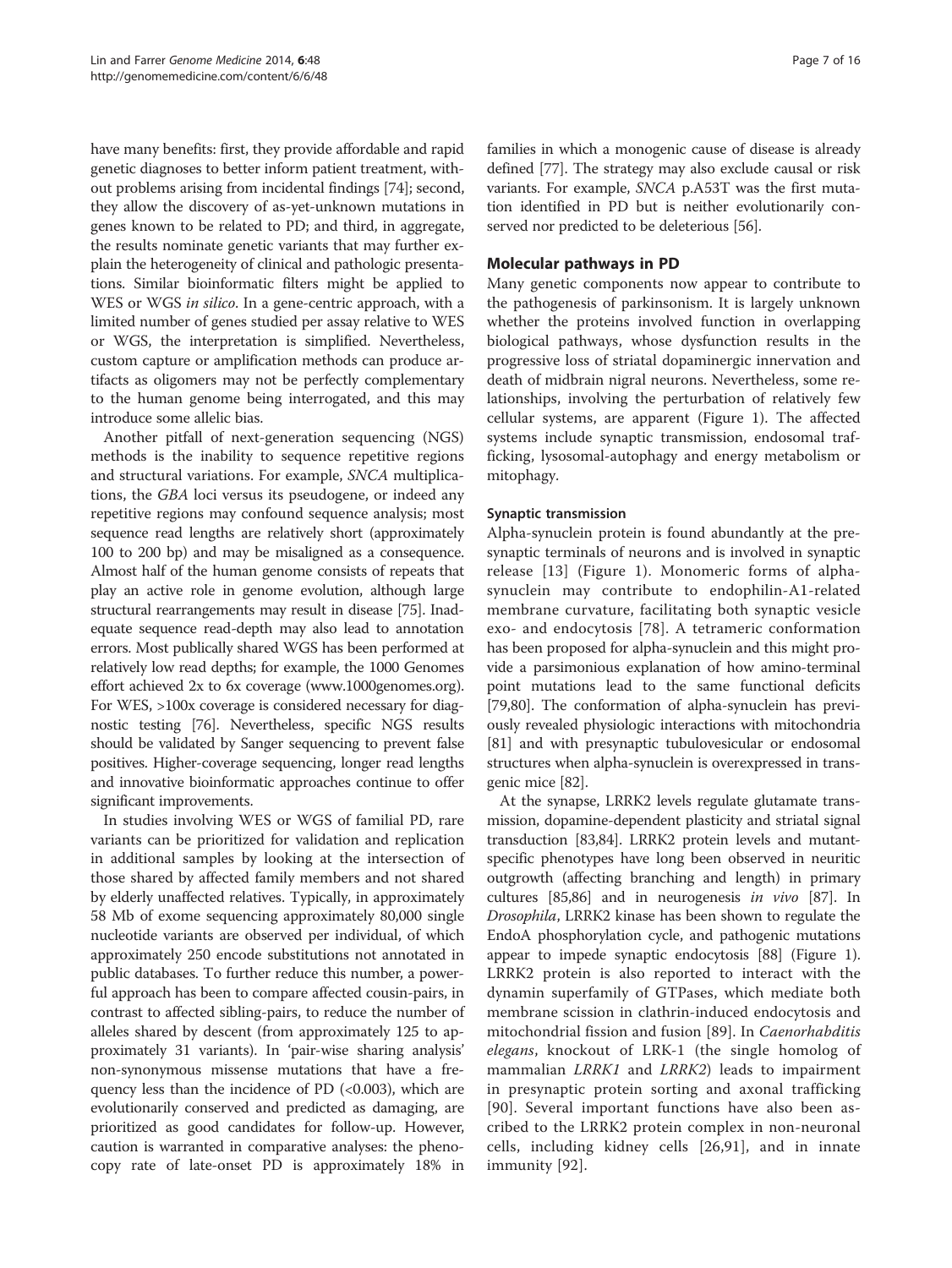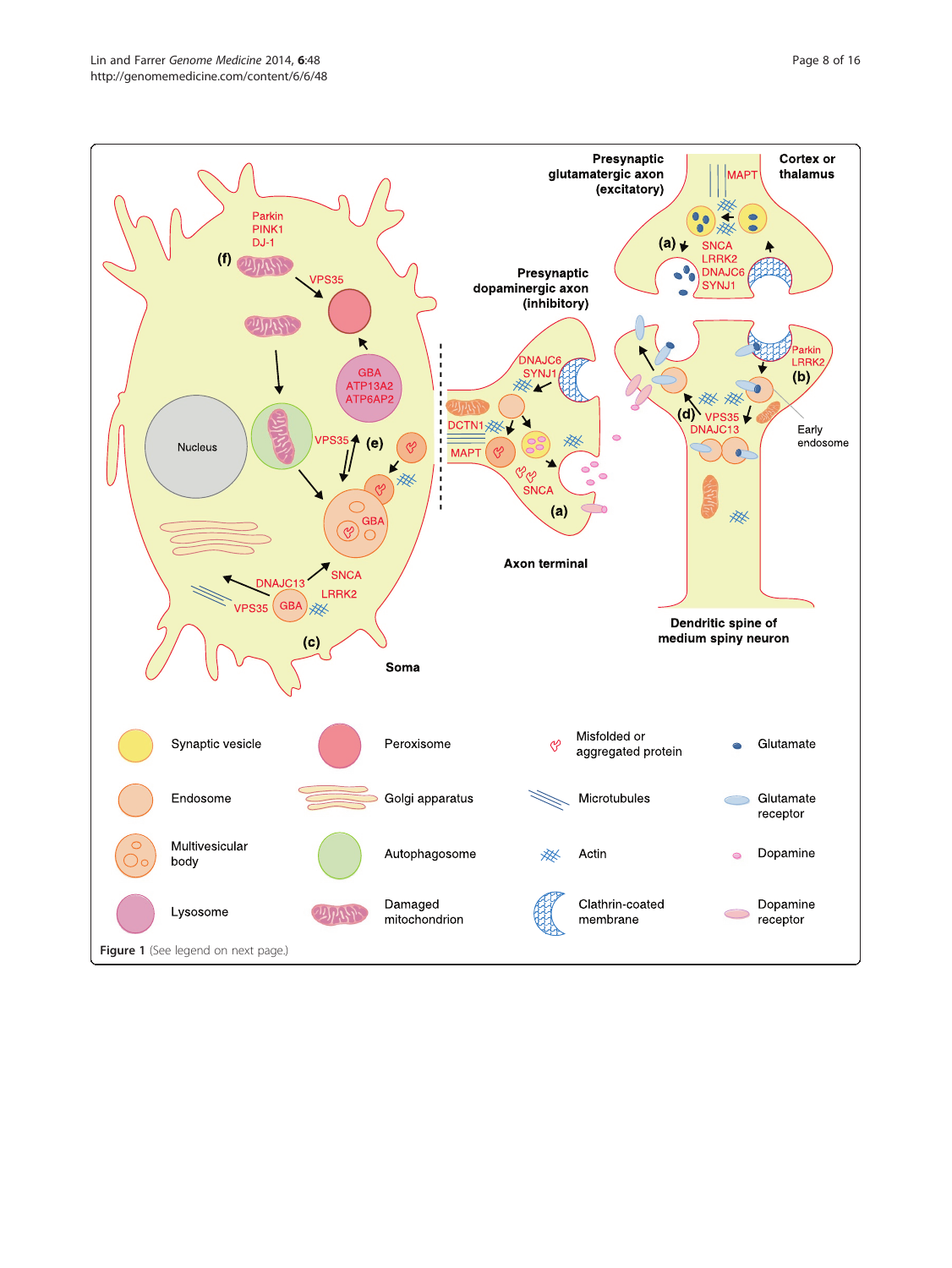#### <span id="page-8-0"></span>(See figure on previous page.)

Figure 1 Cellular processes implicated in familial late-onset, Lewy body parkinsonism. In late onset parkinsonism, which is most reminiscent of Lewy body PD, a novel synthesis is emerging whereby regulatory steps in synaptic neurotransmission, receptor recycling, endosomal trafficking and lysosomal degradation are controlled by relatively few proteins. Studies in neurons and brain are limited but many reciprocal connections are apparent [[8](#page-11-0)]. For example, (a) SNCA functions with heat shock chaperone Hsc70 and SNAP25 to promote membrane SNARE complex assembly and exocytosis in neurotransmission. (b) In mammalian cells, LRRK2 may also regulate cleavage of invaginated endocytic membrane through interaction with dynamin. Several other genes, including DNAJC6 (with homology to GAK) and SYNJ1, encode proteins important in clathrin uncoating. In Drosophila, LRK1 (the homolog of mammalian LRRK1 and LRRK2) phosphorylates endophilin A to directly regulate endocytosis. In the mammalian striatum the expression levels of SNCA and endophilin A are reciprocally related. (c) In the endosome, VPS35 and the retromer cargo-selective-complex (CSC; comprising VPS35-VPS26 and VPS29) play an important role in membrane protein cargo sorting. The CSC is best described in endosome to trans-Golgi network retrieval in the soma, most specifically in recycling cation-independent mannose-6-phosphate receptor that traffics acidic hydrolases (including GBA) to the lysosome. However, recent studies in neurons have revealed that VPS35 and WASH are also crucial in protein recycling (d) of specific synaptic receptors from early endosome to plasma membrane, and (e) in the V-ATPase required for lysosomal acidification. Importantly, CSC trafficking can be mediated by sorting nexin interaction with dynactin p150<sup>Glued</sup> (DCTN1), dynein, tau (MAPT) and microtubules, or via the WASH complex, DNAJC13 and actin polymerization. DNAJC13 was first described in endocytosis in C. elegans, rather than in post-endocytic trafficking, and like SNCA requires Hsc70 to function. LRRK2 has also been shown to interact with VPS35 and microtubules, and like SNCA may be intrinsically targeted to lysosomal membranes by protein motifs for chaperone-mediated autophagy. Clearance of insoluble SNCA aggregates is also mediated by the endosomal system and lysosomal degradation [\[153](#page-15-0)]. Several other lysosomal proteins, including ATP13A2 and ATP6AP2, have been implicated in atypical parkinsonism. EIF4G1, through mTOR regulation of protein translation, serves to balance autophagic activity and metabolism or ATP levels, whereas (f) PINK1 and Parkin are intrinsically involved in mitochondrial quality control in early onset parknsonism.

Recessively inherited mutations in DNAJC6 have recently been identified in juvenile parkinsonism [\[70](#page-13-0)]. DNAJC6 encodes auxilin, a homolog of cyclin-G associated kinase (GAK; Table [1](#page-3-0)), which is preferentially expressed in neurons and involved in clathrin uncoating and synaptic vesicle recycling. Similarly, recessively inherited mutations in SYNJ1, encoding synaptojamin, that complexes with Hsc70 and auxilin, have been implicated in disease [[72\]](#page-13-0).

## Endosomal trafficking

Endosomal trafficking is a highly complex and dynamic cellular process whereby vesicles or cargos that are internalized at the plasma membrane are subsequently recycled, directly or via the trans-Golgi network, and targeted for degradation by lysosomal autophagy. Mutations in VPS35 and RME-8 (receptor-mediated endocytosis 8, also known as DNAJC13) were recently linked to late-onset Lewy body parkinsonism and directly implicate endosomal trafficking in disease pathogenesis [[63,](#page-12-0)[93\]](#page-13-0). Neurons have a critical need to recycle membrane receptors. This can be accomplished through the clathrinindependent retromer system, a tubulovesicular tripartite complex of VPS26 (vacuolar sorting protein 26), VPS29 and VPS35 that relies on sorting nexins to stipulate the destinations of specific cargos, such as neurotransmitter receptors. Multiple VPS35 subunits coalesce about FAM21, a subunit of the WASH (Wiskott-Aldrich syndrome protein and scar homolog) complex, to mediate dynamic actin remodeling [\[94\]](#page-13-0). RME-8 also binds sorting nexins and FAM21 to influence WASH and cargo trafficking [[95](#page-13-0)]. VPS35 may also physically interact with LRRK2 and Rab7L1 (within the PM20D1 locus; Table [1](#page-3-0)) to influence these processes [[96](#page-13-0)].

## Lysosomal autophagy

Lysosomes have an essential function in maintaining protein and organelle integrity within cells and impaired lysosomal function may play an important role in the pathogenesis of PD. Aggregated alpha-synuclein, in the form of Lewy neuritic or Lewy body inclusions, that fails to be degraded by proteosomal or lysosomal systems is the pathologic hallmark of PD. It is presently unknown whether the intracellular protein aggregation observed in most late-onset neurodegenerative diseases is a cause or consequence of dysfunction in these pathways [\[97](#page-13-0)]. The formation of intracellular aggregated alpha-synuclein or tau inclusions, albeit not a primary pathology, is also found in several ceroid lipofuscinosis disorders. These include glycolipid storage diseases such as Gaucher disease and Niemann-Pick type C that are most prevalent in Ashkenazi Jewish communities. Although the GBA (glucocerebrosidase gene) mutations are recessively inherited in Gaucher disease, heterozygote carriers have an increased prevalence of PD and dementia with Lewy bodies (Table [1](#page-3-0)) [[98](#page-13-0)]. A lysosomal pathway for parkinsonism centered around ceramide metabolism has been hypothesized [[99](#page-14-0)]. Loss of GBA activity increases intracellular glucosylceramide accumulation, resulting in decreased lysosomal degradation and subsequent accumulation of alpha-synuclein [[100](#page-14-0)]. Whether the latter reflects impaired GBA trafficking from the endoplasmic reticulum and Golgi to lysosomes or whether it results directly from lysosomal dysfunction is unclear. In genetically engineered mice, GBA mutations promote alpha-synuclein accumulation in a dose- and time-dependent manner, with the animals developing Lewy-like pathology in the brain and associated motor and cognitive phenotypes. By contrast, loss of GBA activity results in neuronal ubiquitinopathy and formation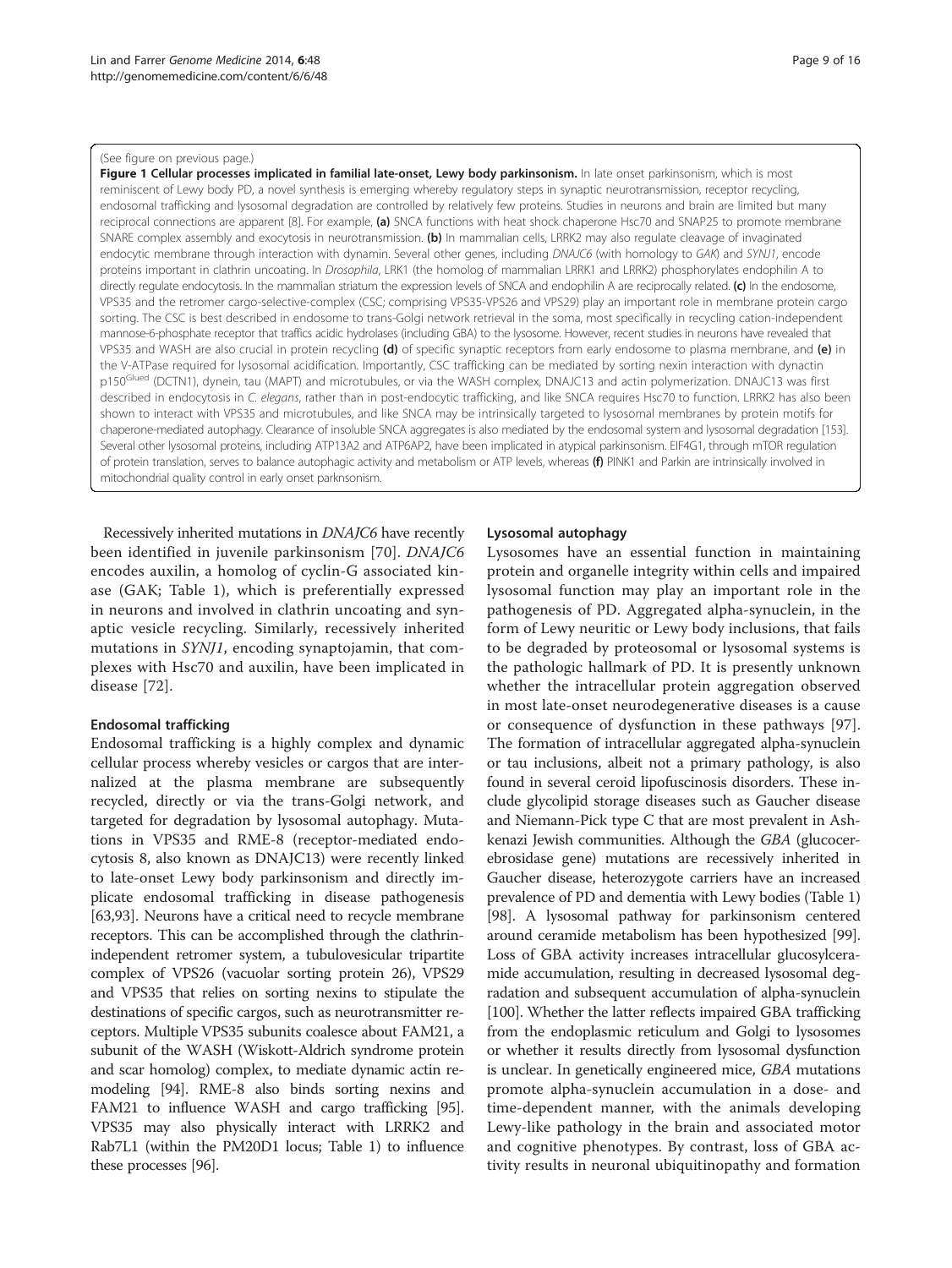of axonal spheroids, a phenotype that is shared with other lysosomal storage disorders prior to increased alpha-synuclein concentrations [[101\]](#page-14-0).

Two juvenile or early-onset forms of atypical parkinsonism result directly from mutations in lysosomal proteins. X-linked parkinsonism, with onset in males between 14 and 50 years of age and associated with post-mortem tau pathology, is a consequence of splicing or protein isoform deficits in ATP6AP2 (encoding ATPase, H<sup>+</sup> transporting, lysosomal accessory protein 2) [\[71\]](#page-13-0). Recessively inherited pathogenic mutations in ATP13A2 (ATPase type 13A2 gene) also result in impaired lysosomal proteolysis, leading to Kufor-Rakeb syndrome [\[102\]](#page-14-0). Patients and knock-out mice develop ceroid lipofuscin neuronal pathology, and the mice show concomitant upregulation of alpha-synuclein protein in the hippocampus [\[103](#page-14-0)]. Many genes are implicated in neurodegeneration with brain iron accumulation, including ATP13A2, PLA2G6, PANK2, C19orf12, FA2H, WDR45, FTL, CP, and DCAF17 [[104](#page-14-0)].

## Mitochondrial metabolism

The earliest link between mitochondrial dysfunction and parkinsonism was observed in illicit drug users. MPTP (1-methyi-4-phenyl-1,2,3,6-tetrahydropyridine) is specifically transported into dopamine neurons via the dopamine transporter and is then oxidized into toxic MPP<sup>+</sup>, a non-competitive complex inhibitor of the electron transport chain [\[105](#page-14-0)]. Deficits of mitochondrial complex I have been noted in idiopathic PD [\[106\]](#page-14-0), although evidence from direct sequencing studies of normal brain has proven equivocal. Mitochondrial mutations in humans lead to several neuromuscular disorders [\[107\]](#page-14-0). While the majority are not associated with parkinsonism, similar movement disorders with or without chronic progressive ophthalmoplegia can be caused by mutations in mitochondrial DNA polymerase γ (POLG), a proofreading enzyme. Mouse models with defective POLG exhibit premature ageing whereas older homozygous, but not heterozygous, POLG mice show significant reductions in striatal dopaminergic terminals as well as deficits in motor function [[108](#page-14-0)].

The importance of mitochondria in parkinsonism is highlighted by the identification of mutations in several genes within a common pathway for mitophagy. Mutations in the PARK2 (parkin) gene result in a recessive form of early-onset parkinsonism [[109](#page-14-0)]. Parkin protein was first described as a proteosomal E3 ubiquitin ligase responsible for K48 substrate polyubiquination (targeting to the proteosome) and K63 monoubiquination (for signaling) [[110\]](#page-14-0). In addition, parkin may have several physiological roles in neurons - for example, in Eps15 monoubiquination [[111\]](#page-14-0) and in the regulation of neuronal apoptosis as part of a SCF-like complex [[112\]](#page-14-0). Most highlighted is the role of parkin in regulating the degradation of depolarized or

uncoupled mitochondria, in concert with PINK1 (Pteninduced kinase 1) and FBXO7 (F-box domain-containing protein), which are also genes implicated in recessive earlyonset parkinsonism [\[68](#page-13-0)[,113](#page-14-0)]. Drosophila parkin and PINK1 knockout models exhibit similar mitochondrial and wing phenotypes, and a series of elegant experiments has demonstrated that PINK1 is required for the recruitment of parkin to mitochondria [[114,115](#page-14-0)]. The crystal structure of parkin has now been solved [\[116\]](#page-14-0) and PINK1 has been shown to phosphorylate ubiquitin required for parkin's activation [\[117](#page-14-0)]. Two recent RNA interference screens have identified upstream regulators of mitophagy, albeit with limited overlap [\[118,119\]](#page-14-0). These include TOMM7, essential for stabilizing PINK1 on the outer mitochondrial membrane; HSPA1L and BAG4, which may help to regulate parkin translocation to mitochondria; and SIAH3, which is localized to mitochondria and inhibits PINK1 after mitochondrial damage, thereby reducing parkin translocation. Hexokinase activity, occurring downstream of Akt but upstream of PINK1, may also be required in the recruitment of parkin to depolarized mitochondria [\[119](#page-14-0)]. STOML2, mitofusin1/2, GRP75, HSP60, LRPPRC, and TUFM have been nominated as downstream targets of the PINK1/ parkin pathway [\[120](#page-14-0)-[122](#page-14-0)]. DJ-1 mutations, which result in early-onset parkinsonism [[123\]](#page-14-0), may also regulate PINK1-dependent parkin translocation to depolarized mitochondria [\[124](#page-14-0)]. DJ-1 deficiency leads to altered mitochondrial morphology and increased levels of reactive oxygen species (ROS) [[124\]](#page-14-0). Traditionally, knockout mouse models of parkin, PINK1 or DJ-1 result in mitochondrial dysfunction [[125\]](#page-14-0) but do not develop the locomotor phenotype of parkinsonism, nigral neuronal loss or Lewy-body pathology; rather they have elevated dopaminergic tone due to deficits in D2 presynaptic regulation of release [[126](#page-14-0),[127\]](#page-14-0). However, a recent conditional parkin knockout mouse model demonstrated progressive loss of dopamine neurons in a PARIS-dependent pathway [[128](#page-14-0)]. Thus, protein components of the parkin/ PINK1 mitochondrial pathways remain plausible therapeutic targets for human carriers of these mutations and potentially for idiopathic PD.

While mitochondrial mutations and proteins involved in mitophagy have been directly implicated in parkinsonism, there is accumulating albeit indirect evidence that mitochondrial function is central to disease pathogenesis and/or progression. For example, alpha-synuclein overexpression may impair mitochondrial activity, thereby accumulating mitochondrial DNA damage and degeneration, ultimately resulting in neuronal death [\[129](#page-14-0)]. For LRRK2, mitochondrial pathology was observed in human dopaminergic neurons derived from inducible pluripotent cell lines of LRRK2 p.G2019S carriers [\[130](#page-14-0)] and in aging p.G2019S transgenic mice [[131](#page-14-0)]. In primary cortical neurons, overexpression of wild-type LRRK2 and of pathogenic mutant LRRK2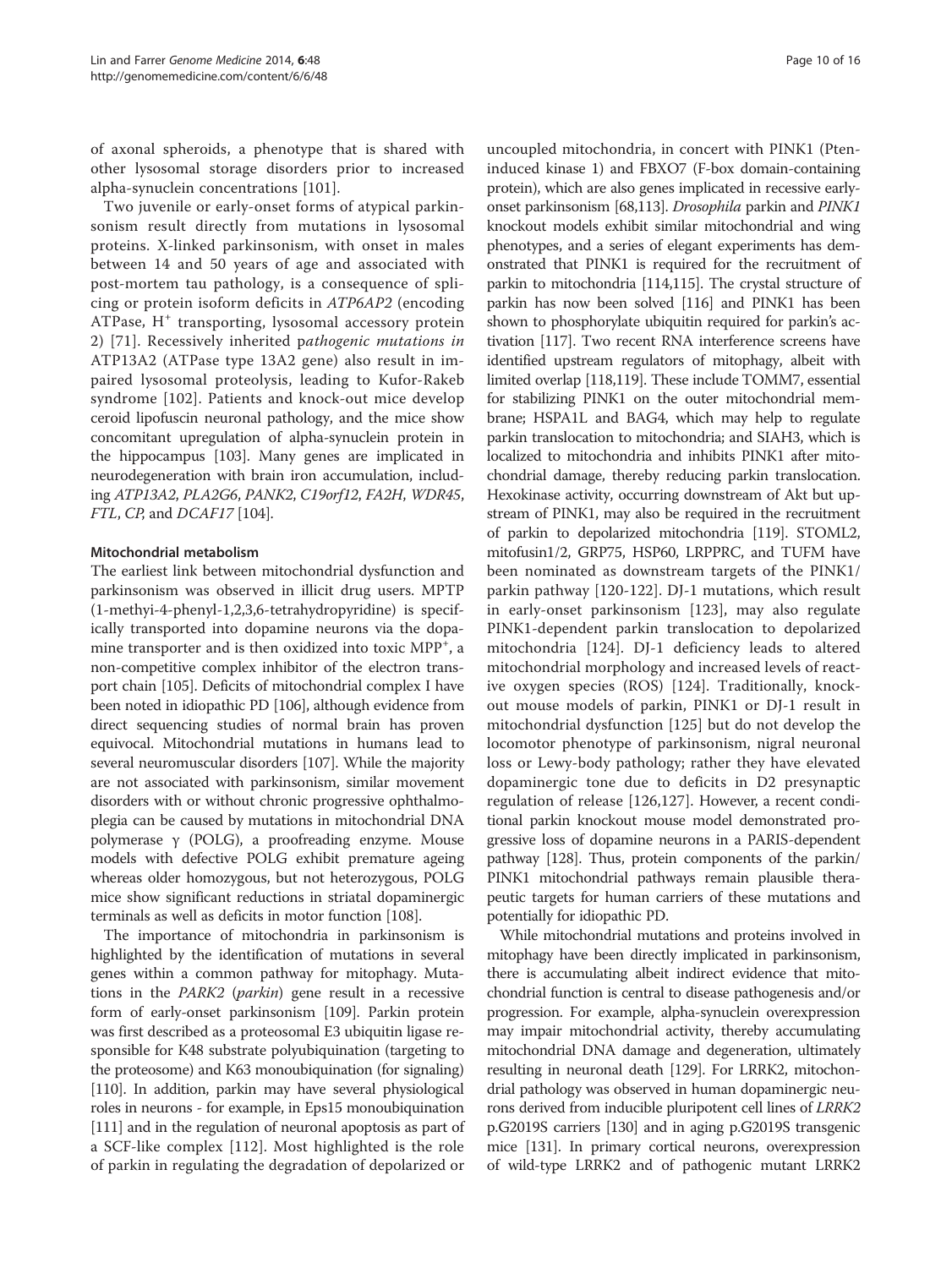proteins both increased recruitment of mitochondrial dynamin-like protein to fragmenting mitochondria [\[132\]](#page-14-0).

## Conclusions and future directions

Idiopathic PD, albeit a sporadic disorder with low heritability, now appears to have a significant genetic component. Many genes have been identified and several more will probably emerge from a variety of complementary approaches. Most immediately, targeted genomic sequencing might identify functional variants in GWAS-associated loci, whereas additional GWAS in non-Caucasian populations might identify novel loci. WES in families with parkinsonism is also a pragmatic step to identify more genes using a concordant 'pairwise' approach. Ultimately, collaborative pooled analysis of exome data might facilitate association analysis; power estimates suggest that as few as 50 exomes may be sufficient to identify a novel locus for recessive disease, although 10,000 are likely to be required to identify a novel dominant gene mutation [\[133\]](#page-15-0). Nevertheless, segregation of rare mutations with disease and/or functional studies will be needed. Inevitably, with less penetrant variants, the results from these approaches will become increasingly difficult to interpret. Hence, rather than focusing on PD as the trait, more investment may be warranted on longitudinal studies. In addition, better characterization of trait components, such as cognition in PD, symptom progression and response to medication, would enable further genetic variability to be identified. Similar analyses in more genetically homogeneous populations (employing linkage, association and genome sequencing) and in sample series or pedigrees of sufficient size and structure may enable the joint contribution of genes and environment to be assessed meaningfully. We suggest that a genetic predisposition to PD should not be considered 'causal', rather disease reflects chronic molecular dysfunction and the failure of age-associated compensation.

To date, four biological pathways have been implicated in familial parkinsonism: synaptic neurotransmission, endosomal trafficking, lysosomal autophagy and mitochondrial metabolism. Direct interactions between genetic components and these pathways are emerging, whether *VPS35* and *RME-8* in late onset PD, or *parkin* and PINK1 in mitophagy in early onset parkinsonism. Although the processes highlighted may be viewed separately, several employ the same protein machinery and may be temporally and functionally related. For example, synaptic dysfunction, resulting from or leading to alpha-synucleinopathy, impairs the balance of exoand endocytosis, neurotransmission and early endosomal receptor recycling. These changes will alter flux through the endosomal pathway and ultimately place demand on autophagy and lysosomal fusion with multivesicular bodies. Many of the same proteins are involved in more than one of the four pathways; for example, VPS35 directly

affects both early-endosome receptor recycling in dendritic spines and lysosomal ATPase recycling from multivesicular bodies [[134](#page-15-0)]. Similarly, LRRK2 appears to be centrally involved in neurite outgrowth and in membrane protein cargo sorting and trafficking, interacts with dynamin GTPases, and may regulate endophilin phosphorylation, membrane scission and endocytosis. VPS35, RME-8 and potentially LRRK2 coordinate the WASH complex in specific actin networks underlying membrane deformation, tubulation and cargo trafficking. The caveat is that many of the biological insights may be model specific, or have yet to be performed in vertebrate systems in postmitotic neurons or in brain.

In conclusion, genomic and genetic investigations should continue to be a main priority for future research. Knowledge of the pathogenic pathways underlying the etiology and ontology of PD clearly facilitates an understanding of common protein components and central processes that are crucial for therapeutic development. Our understanding of the normal physiology of the brain, of specific neuronal populations, protein pathways and the function of individual proteins, is rudimentary. When it comes to formulating a molecular synthesis of the pathways involved in parkinsonism, genetic insights may be unbiased and unequivocal but those insights must be carefully weighted. Genetic association is far from causation and much work is required to understand the specific contribution of GWAS, let alone to translate the information from such studies into novel treatments to slow or halt the progression of idiopathic PD. In interpreting linkage and exome studies, the phenotypes of patients and families must be carefully considered. The heterogeneity of parkinsonism is considerable and there are many forms that may not be etiologically related. Arguably, findings from familial late-onset Lewy-body parkinsonism may be more relevant to idiopathic PD than those from atypical and/or early-onset forms. Brain pathology, long required for a definite diagnosis, appears increasingly pleomorphic in genetically defined disease, even for the same mutation in the same family. Such alternative pathologic outcomes become more intriguing as specific molecular deficits in membrane protein sorting and cargo trafficking are revealed. That aggregate alpha-synuclein and tau pathologies may be seeded and transmissible throughout the cerebrum presents an attractive means to explore Braak staging (a regional and temporal scheme for the progression of these inclusion body pathologies) and vulnerable cell populations in specific genetic backgrounds. Much neuroscience in PD was derived from model systems based on toxin administration, and may not accurately reflect the human condition. Why the *substantia nigra* pars compacta is selectively lost in PD remains enigmatic, but through human genetics we now have relevant molecular targets and tools to investigate this.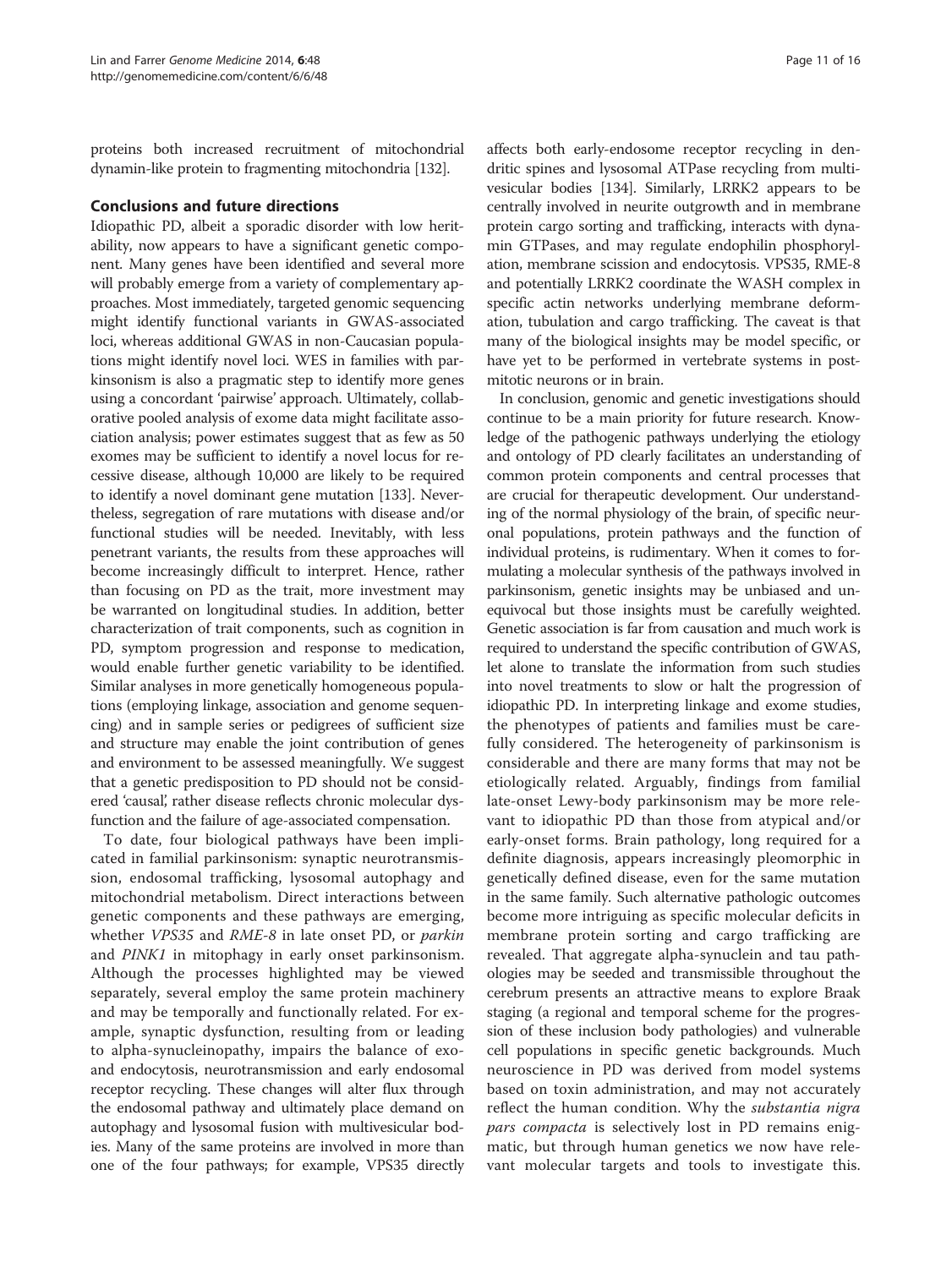<span id="page-11-0"></span>With such advances, therapeutic prospects for disease modification (neuroprotection) should be viewed with more optimism [[135](#page-15-0)].

#### Abbreviations

ATP13A2: ATPase type 13A2 gene; ATP6AP2: ATPase, H<sup>+</sup> transporting, lysosomal accessory protein 2; CSC: cargo-selective-complex; DBS: deep brain stimulation; EIF4G1: elongation initiation factor 4 gamma 1; FBXO7: F-box domain-containing protein 7; FTDP-17: frontotemporal dementia with parkinsonism linked to chromosome 17; GAK: cyclin-G associated kinase; GBA: glucocerebrosidease gene; GWAS: genome-wide association study; H&E staining: hematoxylin and eosin staining; LRRK2: leucine-rich repeat kinase 2 protein; MAPT: microtubule-associated protein tau; MPTP: 1-methyi-4-phenyl-1,2,3,6-tetrahydropyridine; NACP: non-amyloid component of plaques; NGS: next-generation sequencing; OMIM: Online Mendelian Inheritance in Man; PD: Parkinson's disease; POLG: DNA polymerase γ; RME-8: receptor-mediated endocytosis 8; ROS: reactive oxygen species; SN: substantial nigra pars compacta; SNCA: alpha-synuclein gene; SNP: single nucleotide polymorphism; UCHL1: Ubiquitin C-terminal hydrolase1; UTR: untranslated region; VPS35: vacuolar sorting protein 35; WASH: Wiskott-Aldrich syndrome protein and scar homolog; WES: whole-exome sequencing; WGS: whole-genome sequencing.

#### Competing interests

The authors declare that they have no competing interests.

#### Acknowledgements

We are indebted to the Canada Excellence Research Chairs program and the Dr Donald Rix BC Leadership Chair in Genetic Medicine for ongoing support of the Centre of Applied Neurogenetics and Translational Neuroscience.

#### Published: 30 June 2014

#### References

- de Lau LM, Breteler MM: Epidemiology of Parkinson's disease. Lancet Neurol 2006, 5:525–535.
- 2. Fahn S: Description of Parkinson's disease as a clinical syndrome. Ann N Y Acad Sci 2003, 991:1–14.
- 3. Benabid AL, Chabardes S, Mitrofanis J, Pollak P: Deep brain stimulation of the subthalamic nucleus for the treatment of Parkinson's disease. Lancet Neurol 2009, 8:67–81.
- 4. Langston JW: The Parkinson's complex: parkinsonism is just the tip of the iceberg. Ann Neurol 2006, 59:591–596.
- 5. Aarsland D, Kurz MW: The epidemiology of dementia associated with Parkinson's disease. Brain Pathol 2010, 20:633–639.
- 6. Hughes AJ, Daniel SE, Ben-Shlomo Y, Lees AJ: The accuracy of diagnosis of parkinsonian syndromes in a specialist movement disorder service. Brain 2002, 125:861–870.
- 7. Goedert M, Spillantini MG, Del Tredici K, Braak H: 100 years of Lewy pathology. Nat Rev Neurol 2013, 9:13–24.
- 8. Trinh J, Farrer M: Advances in the genetics of Parkinson disease. Nat Rev Neurol 2013, 9:445–454.
- 9. Do CB, Tung JY, Dorfman E, Kiefer AK, Drabant EM, Francke U, Mountain JL, Goldman SM, Tanner CM, Langston JW, Wojcicki A, Eriksson N: Web-based genome-wide association study identifies two novel loci and a substantial genetic component for Parkinson's disease. PLoS Genet 2011, 7:e1002141.
- 10. Wirdefeldt K, Gatz M, Reynolds CA, Prescott CA, Pedersen NL: Heritability of Parkinson disease in Swedish twins: a longitudinal study. Neurobiol Aging 1923, 2011:e1–e8.
- 11. Ross OA, Braithwaite AT, Skipper LM, Kachergus J, Hulihan MM, Middleton FA, Nishioka K, Fuchs J, Gasser T, Maraganore DM, Adler CH, Larvor L, Chartier-Harlin MC, Nilsson C, Langston JW, Gwinn K, Hattori N, Farrer MJ: Genomic investigation of alpha-synuclein multiplication and parkinsonism. Ann Neurol 2008, 63:743–750.
- 12. Abeliovich A, Schmitz Y, Farinas I, Choi-Lundberg D, Ho WH, Castillo PE, Shinsky N, Verdugo JM, Armanini M, Ryan A, Hynes M, Phillips H, Sulzer D, Rosenthal A: Mice lacking alpha-synuclein display functional deficits in the nigrostriatal dopamine system. Neuron 2000, 25:239–252.
- 13. Burre J, Sharma M, Tsetsenis T, Buchman V, Etherton MR, Sudhof TC: Alpha-synuclein promotes SNARE-complex assembly in vivo and in vitro. Science 2010, 329:1663–1667.
- 14. Olanow CW, Prusiner SB: Is Parkinson's disease a prion disorder? Proc Natl Acad Sci U S A 2009, 106:12571–12572.
- 15. Kordower JH, Chu Y, Hauser RA, Freeman TB, Olanow CW: Lewy body-like pathology in long-term embryonic nigral transplants in Parkinson's disease. Nat Med 2008, 14:504–506.
- 16. Luk KC, Kehm V, Carroll J, Zhang B, O'Brien P, Trojanowski JQ, Lee VM: Pathological alpha-synuclein transmission initiates Parkinson-like neurodegeneration in nontransgenic mice. Science 2012, 338:949–953.
- 17. McCormack AL, Mak SK, Henderson JM, Bumcrot D, Farrer MJ, Di Monte DA: Alpha-synuclein suppression by targeted small interfering RNA in the primate substantia nigra. PLoS One 2010, 5:e12122.
- 18. Valera E, Masliah E: Immunotherapy for neurodegenerative diseases: focus on alpha-synucleinopathies. Pharmacol Ther 2013, 138:311–322.
- 19. Trinh J, Amouri R, Duda JE, Morley JF, Read M, Donald A, Vilarino-Guell C, Thompson C, Szu Tu C, Gustavsson EK, Ben Sassi S, Hentati E, Zouari M, Farhat E, Nabli F, Hentati F, Farrer MJ: A comparative study of Parkinson's disease and leucine-rich repeat kinase 2 p.G2019S parkinsonism. Neurobiol Aging 2014, 35:1125–1131.
- 20. Ozelius LJ, Senthil G, Saunders-Pullman R, Ohmann E, Deligtisch A, Tagliati M, Hunt AL, Klein C, Henick B, Hailpern SM, Lipton RB, Soto-Valencia J, Risch N, Bressman SB: LRRK2 G2019S as a cause of Parkinson's disease in Ashkenazi Jews. N Engl J Med 2006, 354:424–425.
- 21. Clark LN, Wang Y, Karlins E, Saito L, Mejia-Santana H, Harris J, Louis ED, Cote LJ, Andrews H, Fahn S, Waters C, Ford B, Frucht S, Ottman R, Marder K: Frequency of LRRK2 mutations in early- and late-onset Parkinson disease. Neurology 2006, 67:1786–1791.
- 22. Hentati F, Trinh J, Thompson C, Nosova E, Farrer MJ, Aasly JO: LRRK2 parkinsonism in Tunisia and Norway: a comparative study of disease penetrance. Neurology 2014, 83:1–2.
- 23. Hulihan MM, Ishihara-Paul L, Kachergus J, Warren L, Amouri R, Elango R, Prinjha RK, Upmanyu R, Kefi M, Zouari M, Sassi SB, Yahmed SB, El Euch-Fayeche G, Matthews PM, Middleton LT, Gibson RA, Hentati F, Farrer MJ: LRRK2 Gly2019Ser penetrance in Arab-Berber patients from Tunisia: a case-control genetic study. Lancet Neurol 2008, 7:591–594.
- 24. Thaler A, Ash E, Gan-Or Z, Orr-Urtreger A, Giladi N: The LRRK2 G2019S mutation as the cause of Parkinson's disease in Ashkenazi Jews. J Neural Transm 2009, 116:1473–1482.
- 25. Gardet A, Benita Y, Li C, Sands BE, Ballester I, Stevens C, Korzenik JR, Rioux JD, Daly MJ, Xavier RJ, Podolsky DK: LRRK2 is involved in the IFN-gamma response and host response to pathogens. J Immunol 2010, 185:5577-5585.
- 26. Herzig MC, Kolly C, Persohn E, Theil D, Schweizer T, Hafner T, Stemmelen C, Troxler TJ, Schmid P, Danner S, Schnell CR, Mueller M, Kinzel B, Grevot A, Bolognani F, Stirn M, Kuhn RR, Kaupmann K, van der Putten PH, Rovelli G, Shimshek DR: LRRK2 protein levels are determined by kinase function and are crucial for kidney and lung homeostasis in mice. Hum Mol Genet 2011, 20:4209–4223.
- 27. Umeno J, Asano K, Matsushita T, Matsumoto T, Kiyohara Y, Iida M, Nakamura Y, Kamatani N, Kubo M: Meta-analysis of published studies identified eight additional common susceptibility loci for Crohn's disease and ulcerative colitis. Inflamm Bowel Dis 2011, 17:2407–2415.
- 28. Funayama M, Li Y, Tomiyama H, Yoshino H, Imamichi Y, Yamamoto M, Murata M, Toda T, Mizuno Y, Hattori N: Leucine-rich repeat kinase 2 G2385R variant is a risk factor for Parkinson disease in Asian population. Neuroreport 2007, 18:273–275.
- 29. Ross OA, Toft M, Whittle AJ, Johnson JL, Papapetropoulos S, Mash DC, Litvan I, Gordon MF, Wszolek ZK, Farrer MJ, Dickson DW: Lrrk2 and Lewy body disease. Ann Neurol 2006, 59:388–393.
- 30. Rajput A, Dickson DW, Robinson CA, Ross OA, Dachsel JC, Lincoln SJ, Cobb SA, Rajput ML, Farrer MJ: Parkinsonism, Lrrk2 G2019S, and tau neuropathology. Neurology 2006, 67:1506–1508.
- 31. Ujiie S, Hatano T, Kubo S, Imai S, Sato S, Uchihara T, Yagishita S, Hasegawa K, Kowa H, Sakai F, Hattori N: LRRK2 I2020T mutation is associated with tau pathology. Parkinsonism Relat Disord 2012, 18:819-823.
- 32. Zimprich A, Biskup S, Leitner P, Lichtner P, Farrer M, Lincoln S, Kachergus J, Hulihan M, Uitti RJ, Calne DB, Stoessl AJ, Pfeiffer RF, Patenge N, Carbajal IC, Vieregge P, Asmus F, Müller-Myhsok B, Dickson DW, Meitinger T, Strom TM, Wszolek ZK, Gasser T: Mutations in LRRK2 cause autosomal-dominant parkinsonism with pleomorphic pathology. Neuron 2004, 44:601-607.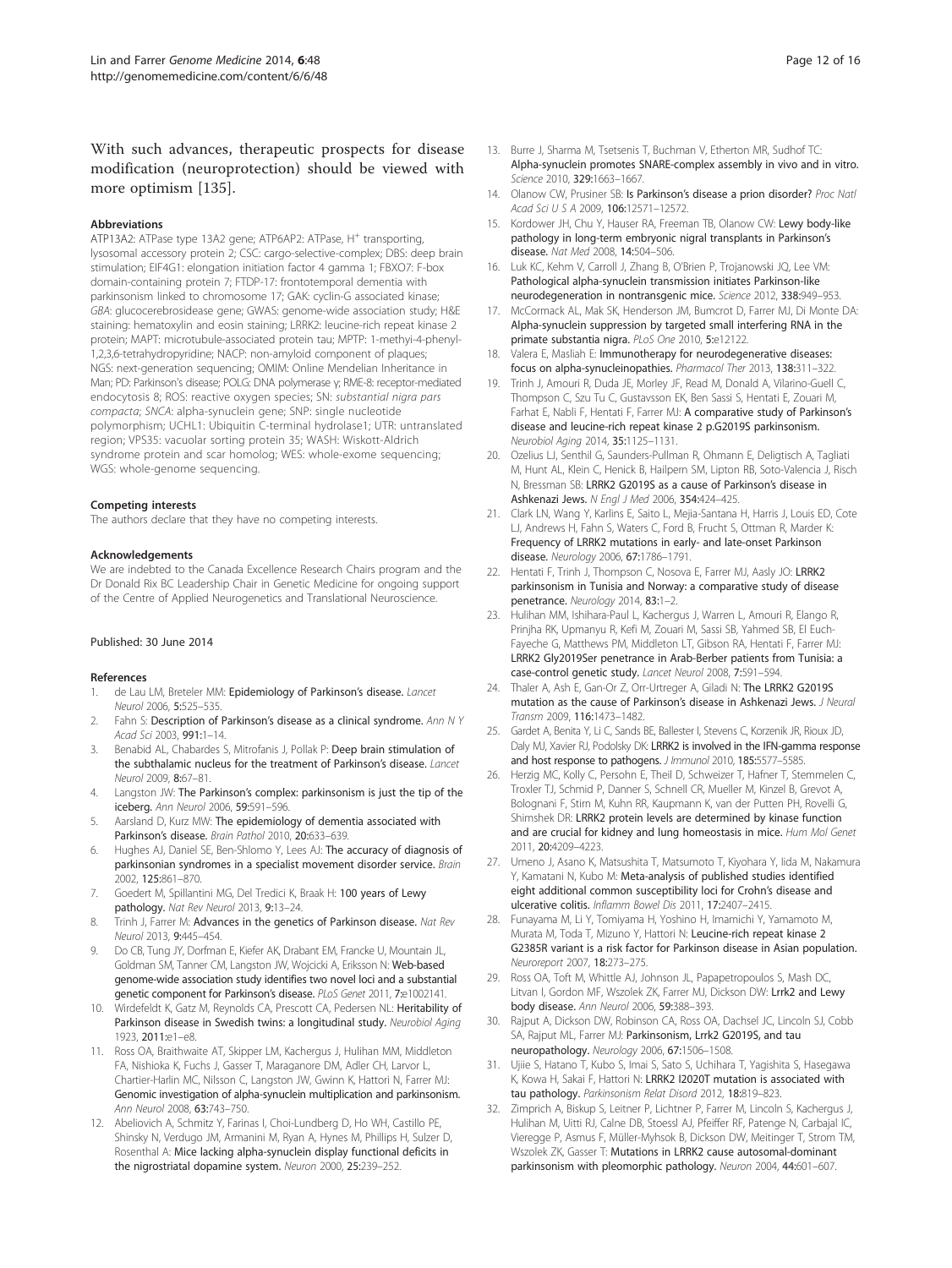- <span id="page-12-0"></span>33. Marin I, van Egmond WN, van Haastert PJ: The Roco protein family: a functional perspective. FASEB J 2008, 22:3103–3110.
- 34. Ross OA, Soto-Ortolaza AI, Heckman MG, Aasly JO, Abahuni N, Annesi G, Bacon JA, Bardien S, Bozi M, Brice A, Brighina L, Van Broeckhoven C, Carr J, Chartier-Harlin MC, Dardiotis E, Dickson DW, Diehl NN, Elbaz A, Ferrarese C, Ferraris A, Fiske B, Gibson JM, Gibson R, Hadjigeorgiou GM, Hattori N, Ioannidis JP, Jasinska-Myga B, Jeon BS, Kim YJ, Klein C, et al: Association of LRRK2 exonic variants with susceptibility to Parkinson's disease: a case-control study. Lancet Neurol 2011, 10:898–908.
- 35. West AB, Moore DJ, Biskup S, Bugayenko A, Smith WW, Ross CA, Dawson VL, Dawson TM: Parkinson's disease-associated mutations in leucine-rich repeat kinase 2 augment kinase activity. Proc Natl Acad Sci U S A 2005, 102:16842–16847.
- 36. Jaleel M, Nichols RJ, Deak M, Campbell DG, Gillardon F, Knebel A, Alessi DR: LRRK2 phosphorylates moesin at threonine-558: characterization of how Parkinson's disease mutants affect kinase activity. Biochem J 2007, 405:307–317.
- 37. Dzamko N, Deak M, Hentati F, Reith AD, Prescott AR, Alessi DR, Nichols RJ: Inhibition of LRRK2 kinase activity leads to dephosphorylation of Ser(910)/Ser(935), disruption of 14-3-3 binding and altered cytoplasmic localization. Biochem J 2010, 430:405–413.
- 38. Deng X, Dzamko N, Prescott A, Davies P, Liu Q, Yang Q, Lee JD, Patricelli MP, Nomanbhoy TK, Alessi DR, Gray NS: Characterization of a selective inhibitor of the Parkinson's disease kinase LRRK2. Nat Chem Biol 2011, 7:203–205.
- 39. Gilsbach BK, Kortholt A: Structural biology of the LRRK2 GTPase and kinase domains: implications for regulation. Front Mol Neurosci 2014, 7:32.
- 40. de Silva R, Hardy J, Crook J, Khan N, Graham EA, Morris CM, Wood NW, Lees AJ: The tau locus is not significantly associated with pathologically confirmed sporadic Parkinson's disease. Neurosci Lett 2002, 330:201–203.
- 41. Skipper L, Wilkes K, Toft M, Baker M, Lincoln S, Hulihan M, Ross OA, Hutton M, Aasly J, Farrer M: Linkage disequilibrium and association of MAPT H1 in Parkinson disease. Am J Hum Genet 2004, 75:669–677.
- 42. Zody MC, Jiang Z, Fung HC, Antonacci F, Hillier LW, Cardone MF, Graves TA, Kidd JM, Cheng Z, Abouelleil A, Chen L, Wallis J, Glasscock J, Wilson RK, Reily AD, Duckworth J, Ventura M, Hardy J, Warren WC, Eichler EE: Evolutionary toggling of the MAPT 17q21.31 inversion region. Nat Genet 2008, 40:1076–1083.
- 43. Vandrovcova J, Anaya F, Kay V, Lees A, Hardy J, de Silva R: Disentangling the role of the tau gene locus in sporadic tauopathies. Curr Alzheimer Res 2010, 7:726–734.
- 44. Hutton M, Lendon CL, Rizzu P, Baker M, Froelich S, Houlden H, Pickering-Brown S, Chakraverty S, Isaacs A, Grover A, Hackett J, Adamson J, Lincoln S, Dickson D, Davies P, Petersen RC, Stevens M, de Graaff E, Wauters E, van Baren J, Hillebrand M, Joosse M, Kwon JM, Nowotny P, Che LK, Norton J, Morris JC, Reed LA, Trojanowski J, Basun H, et al: Association of missense and 5′-splice-site mutations in tau with the inherited dementia FTDP-17. Nature 1998, 393:702–705.
- 45. Koolen DA, Sharp AJ, Hurst JA, Firth HV, Knight SJ, Goldenberg A, Saugier-Veber P, Pfundt R, Vissers LE, Destrée A, Grisart B, Rooms L, Van der Aa N, Field M, Hackett A, Bell K, Nowaczyk MJ, Mancini GM, Poddighe PJ, Schwartz CE, Rossi E, De Gregori M, Antonacci-Fulton LL, McLellan MD 2nd, Garrett JM, Wiechert MA, Miner TL, Crosby S, Ciccone R, Willatt L, et al: Clinical and molecular delineation of the 17q21.31 microdeletion syndrome. J Med Genet 2008, 45:710–720.
- 46. Goldstein DB: Common genetic variation and human traits. N Engl J Med 2009, 360:1696–1698.
- 47. Hindorff LA, Sethupathy P, Junkins HA, Ramos EM, Mehta JP, Collins FS, Manolio TA: Potential etiologic and functional implications of genomewide association loci for human diseases and traits. Proc Natl Acad Sci U S A 2009, 106:9362–9367.
- 48. Maraganore DM, de Andrade M, Lesnick TG, Strain KJ, Farrer MJ, Rocca WA, Pant PV, Frazer KA, Cox DR, Ballinger DG: High-resolution whole-genome association study of Parkinson disease. Am J Hum Genet 2005, 77:685–693.
- 49. Fung HC, Scholz S, Matarin M, Simon-Sanchez J, Hernandez D, Britton A, Gibbs JR, Langefeld C, Stiegert ML, Schymick J, Okun MS, Mandel RJ, Fernandez HH, Foote KD, Rodríguez RL, Peckham E, De Vrieze FW, Gwinn-Hardy K, Hardy JA, Singleton A: Genome-wide genotyping in Parkinson's disease and neurologically normal controls: first stage analysis and public release of data. Lancet Neurol 2006, 5:911–916.
- 50. Pankratz N, Wilk JB, Latourelle JC, DeStefano AL, Halter C, Pugh EW, Doheny KF, Gusella JF, Nichols WC, Foroud T, Myers RH, PSG-PROGENI and GenePD Investigators, Coordinators and Molecular Genetic Laboratories: Genomewide association study for susceptibility genes contributing to familial Parkinson disease. Hum Genet 2009, 124:593–605.
- 51. Simón-Sánchez J, Schulte C, Bras JM, Sharma M, Gibbs JR, Berg D, Paisan-Ruiz C, Lichtner P, Scholz SW, Hernandez DG, Krüger R, Federoff M, Klein C, Goate A, Perlmutter J, Bonin M, Nalls MA, Illig T, Gieger C, Houlden H, Steffens M, Okun MS, Racette BA, Cookson MR, Foote KD, Fernandez HH, Traynor BJ, Schreiber S, Arepalli S, Zonozi R, et al: Genome-wide association study reveals genetic risk underlying Parkinson's disease. Nat Genet 2009, 41:1308–1312.
- 52. Satake W, Nakabayashi Y, Mizuta I, Hirota Y, Ito C, Kubo M, Kawaguchi T, Tsunoda T, Watanabe M, Takeda A, Tomiyama H, Nakashima K, Hasegawa K, Obata F, Yoshikawa T, Kawakami H, Sakoda S, Yamamoto M, Hattori N, Murata M, Nakamura Y, Toda T: Genome-wide association study identifies common variants at four loci as genetic risk factors for Parkinson's disease. Nat Genet 2009, 41:1303–1307.
- 53. Hamza TH, Zabetian CP, Tenesa A, Laederach A, Montimurro J, Yearout D, Kay DM, Doheny KF, Paschall J, Pugh E, Kusel VI, Collura R, Roberts J, Griffith A, Samii A, Scott WK, Nutt J, Factor SA, Payami H: Common genetic variation in the HLA region is associated with late-onset sporadic Parkinson's disease. Nat Genet 2010, 42:781–785.
- 54. Simón-Sánchez J, van Hilten JJ, van de Warrenburg B, Post B, Berendse HW, Arepalli S, Hernandez DG, de Bie RM, Velseboer D, Scheffer H, Bloem B, van Dijk KD, Rivadeneira F, Hofman A, Uitterlinden AG, Rizzu P, Bochdanovits Z, Singleton AB, Heutink P: Genome-wide association study confirms extant PD risk loci among the Dutch. Eur J Hum Genet 2011, 19:655-661.
- 55. International Parkinson Disease Genomics Consortium, Nalls MA, Plagnol V, Hernandez DG, Sharma M, Sheerin UM, Saad M, Simón-Sánchez J, Schulte C, Lesage S, Sveinbjörnsdóttir S, Stefánsson K, Martinez M, Hardy J, Heutink P, Brice A, Gasser T, Singleton AB, Wood NW: Imputation of sequence variants for identification of genetic risks for Parkinson's disease: a meta-analysis of genome-wide association studies. Lancet 2011, 377:641–649.
- 56. Polymeropoulos MH, Lavedan C, Leroy E, Ide SE, Dehejia A, Dutra A, Pike B, Root H, Rubenstein J, Boyer R, Stenroos ES, Chandrasekharappa S, Athanassiadou A, Papapetropoulos T, Johnson WG, Lazzarini AM, Duvoisin RC, Di Iorio G, Golbe LI, Nussbaum RL: Mutation in the alpha-synuclein gene identified in families with Parkinson's disease. Science 1997, 276:2045–2047.
- 57. Farrer M, Maraganore DM, Lockhart P, Singleton A, Lesnick TG, de Andrade M, West A, de Silva R, Hardy J, Hernandez D: alpha-Synuclein gene haplotypes are associated with Parkinson's disease. Hum Mol Genet 2001, 10:1847–1851.
- 58. Singleton AB, Farrer M, Johnson J, Singleton A, Hague S, Kachergus J, Hulihan M, Peuralinna T, Dutra A, Nussbaum R, Lincoln S, Crawley A, Hanson M, Maraganore D, Adler C, Cookson MR, Muenter M, Baptista M, Miller D, Blancato J, Hardy J, Gwinn-Hardy K: alpha-Synuclein locus triplication causes Parkinson's disease. Science 2003, 302:841.
- 59. Zhang CX, Engqvist-Goldstein AE, Carreno S, Owen DJ, Smythe E, Drubin DG: Multiple roles for cyclin G-associated kinase in clathrin-mediated sorting events. Traffic 2005, 6:1103–1113.
- 60. Kawasaki T, Kobayashi T, Ueyama T, Shirai Y, Saito N: Regulation of clathrindependent endocytosis by diacylglycerol kinase delta: importance of kinase activity and binding to AP2alpha. Biochem J 2008, 409:471–479.
- 61. Tennessen JA, Bigham AW, O'Connor TD, Fu W, Kenny EE, Gravel S, McGee S, Do R, Liu X, Jun G, Kang HM, Jordan D, Leal SM, Gabriel S, Rieder MJ, Abecasis G, Altshuler D, Nickerson DA, Boerwinkle E, Sunyaev S, Bustamante CD, Bamshad MJ, Akey JM, Broad GO, Seattle GO, NHLBI Exome Sequencing Projec: Evolution and functional impact of rare coding variation from deep sequencing of human exomes. Science 2012, 337:64–69.
- 62. Ng SB, Turner EH, Robertson PD, Flygare SD, Bigham AW, Lee C, Shaffer T, Wong M, Bhattacharjee A, Eichler EE, Bamshad M, Nickerson DA, Shendure J: Targeted capture and massively parallel sequencing of 12 human exomes. Nature 2009, 461:272–276.
- 63. Vilariño-Güell C, Wider C, Ross OA, Dachsel JC, Kachergus JM, Lincoln SJ, Soto-Ortolaza AI, Cobb SA, Wilhoite GJ, Bacon JA, Behrouz B, Melrose HL, Hentati E, Puschmann A, Evans DM, Conibear E, Wasserman WW, Aasly JO, Burkhard PR, Djaldetti R, Ghika J, Hentati F, Krygowska-Wajs A, Lynch T, Melamed E, Rajput A, Rajput AH, Solida A, Wu RM, Uitti RJ, et al: VPS35 mutations in Parkinson disease. Am J Hum Genet 2011, 89:162–167.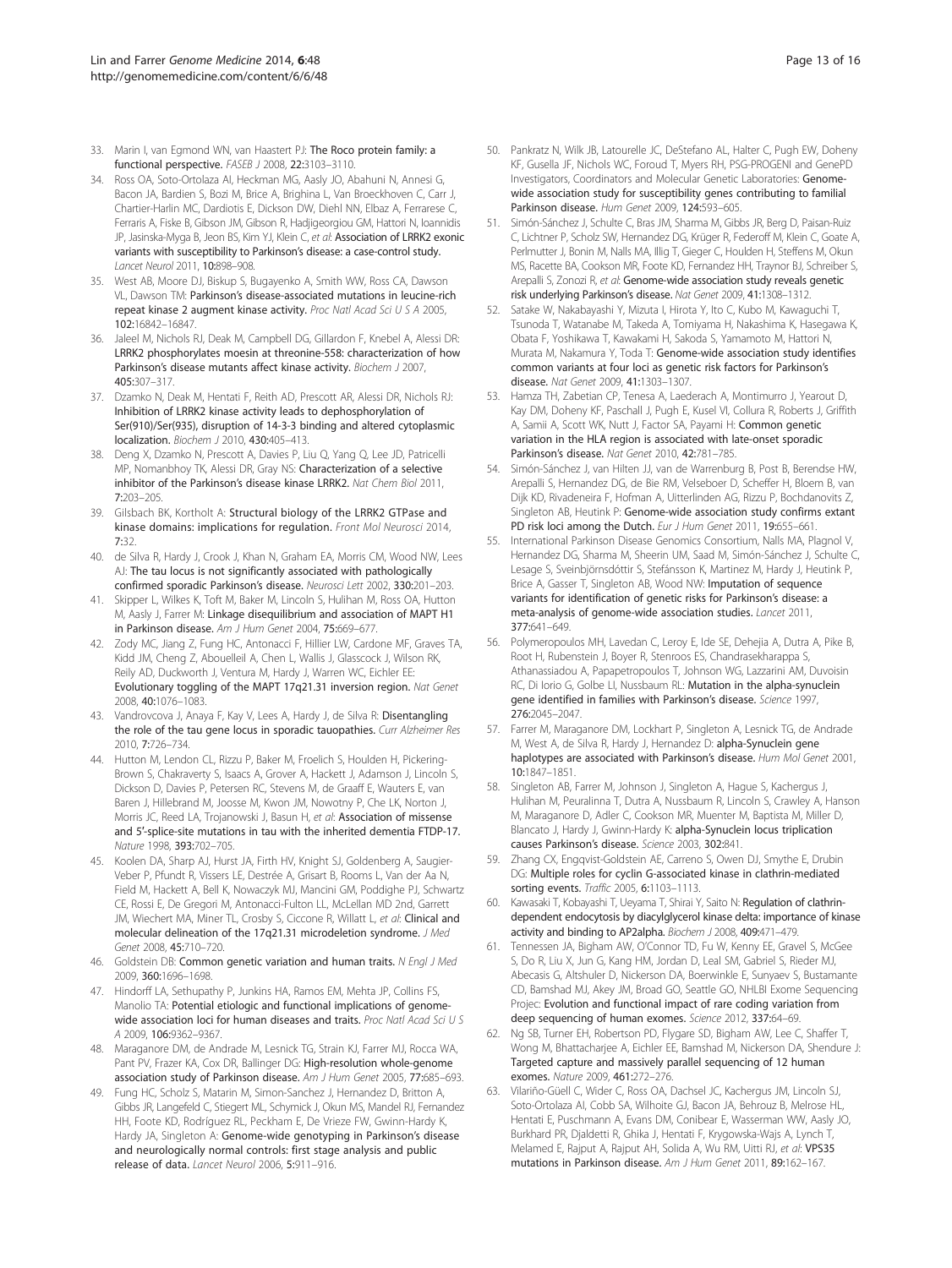- <span id="page-13-0"></span>64. Zimprich A, Benet-Pagès A, Struhal W, Graf E, Eck SH, Offman MN, Haubenberger D, Spielberger S, Schulte EC, Lichtner P, Rossle SC, Klopp N, Wolf E, Seppi K, Pirker W, Presslauer S, Mollenhauer B, Katzenschlager R, Foki T, Hotzy C, Reinthaler E, Harutyunyan A, Kralovics R, Peters A, Zimprich F, Brücke T, Poewe W, Auff E, Trenkwalder C, Rost B, et al: A mutation in VPS35, encoding a subunit of the retromer complex, causes late-onset Parkinson disease. Am J Hum Genet 2011, 89:168-175.
- 65. Lesage S, Condroyer C, Klebe S, Honore A, Tison F, Brefel-Courbon C, Durr A, Brice A, French Parkinson's Disease Genetics Study G: Identification of VPS35 mutations replicated in French families with Parkinson disease. Neurology 2012, 78:1449–1450.
- 66. Ando M, Funayama M, Li Y, Kashihara K, Murakami Y, Ishizu N, Toyoda C, Noguchi K, Hashimoto T, Nakano N, Sasaki R, Kokubo Y, Kuzuhara S, Ogaki K, Yamashita C, Yoshino H, Hatano T, Tomiyama H, Hattori N: VPS35 mutation in Japanese patients with typical Parkinson's disease. Mov Disord 2012, 27:1413–1417.
- 67. Nuytemans K, Bademci G, Inchausti V, Dressen A, Kinnamon DD, Mehta A, Wang L, Zuchner S, Beecham GW, Martin ER, Scott WK, Vance JM: Whole exome sequencing of rare variants in EIF4G1 and VPS35 in Parkinson disease. Neurology 2013, 80:982–989.
- 68. Di Fonzo A, Dekker MC, Montagna P, Baruzzi A, Yonova EH, Correia Guedes L, Szczerbinska A, Zhao T, Dubbel-Hulsman LO, Wouters CH, de Graaff E, Oyen WJ, Simons EJ, Breedveld GJ, Oostra BA, Horstink MW, Bonifati V: FBXO7 mutations cause autosomal recessive, early-onset parkinsonianpyramidal syndrome. Neurology 2009, 72:240–245.
- 69. Haack TB, Hogarth P, Kruer MC, Gregory A, Wieland T, Schwarzmayr T, Graf E, Sanford L, Meyer E, Kara E, Cuno SM, Harik SI, Dandu VH, Nardocci N, Zorzi G, Dunaway T, Tarnopolsky M, Skinner S, Frucht S, Hanspal E, Schrander-Stumpel C, Héron D, Mignot C, Garavaglia B, Bhatia K, Hardy J, Strom TM, Boddaert N, Houlden HH, Kurian MA, et al: Exome sequencing reveals de novo WDR45 mutations causing a phenotypically distinct, X-linked dominant form of NBIA. Am J Hum Genet 2012, 91:1144–1149.
- 70. Edvardson S, Cinnamon Y, Ta-Shma A, Shaag A, Yim YI, Zenvirt S, Jalas C, Lesage S, Brice A, Taraboulos A, Kaestner KH, Greene LE, Elpeleg O: A deleterious mutation in DNAJC6 encoding the neuronal-specific clathrin-uncoating co-chaperone auxilin, is associated with juvenile parkinsonism. PLoS One 2012, 7:e36458.
- 71. Korvatska O, Strand NS, Berndt JD, Strovas T, Chen DH, Leverenz JB, Kiianitsa K, Mata IF, Karakoc E, Greenup JL, Bonkowski E, Chuang J, Moon RT, Eichler EE, Nickerson DA, Zabetian CP, Kraemer BC, Bird TD, Raskind WH: Altered splicing of ATP6AP2 causes X-linked parkinsonism with spasticity (XPDS). Hum Mol Genet 2013, 22:3259–3268.
- 72. Krebs CE, Karkheiran S, Powell JC, Cao M, Makarov V, Darvish H, Di Paolo G, Walker RH, Shahidi GA, Buxbaum JD, De Camilli P, Yue Z, Paisán-Ruiz C: The Sac1 domain of SYNJ1 identified mutated in a family with early-onset progressive Parkinsonism with generalized seizures. Hum Mutat 2013, 34:1200–1207.
- 73. Verkerk AJ, Pieretti M, Sutcliffe JS, Fu YH, Kuhl DP, Pizzuti A, Reiner O, Richards S, Victoria MF, Zhang FP, Eussen BE, van Ommen GB, Blonden LAJ, Riggins GJ, Chastain JL, Kunst CB, Galjaard H, Caskey CT, Nelson DL, Oostra BA, Warren ST: Identification of a gene (FMR-1) containing a CGG repeat coincident with a breakpoint cluster region exhibiting length variation in fragile X syndrome. Cell 1991, 65:905–914.
- 74. Green RC, Berg JS, Grody WW, Kalia SS, Korf BR, Martin CL, McGuire AL, Nussbaum RL, O'Daniel JM, Ormond KE, Rehm HL, Watson MS, Williams MS, Biesecker LG, American College of Medical Genetics and Genomics: ACMG recommendations for reporting of incidental findings in clinical exome and genome sequencing. Genet Med 2013, 15:565–574.
- 75. Weischenfeldt J, Symmons O, Spitz F, Korbel JO: Phenotypic impact of genomic structural variation: insights from and for human disease. Nat Rev Genet 2013, 14:125–138.
- 76. Yang Y, Muzny DM, Reid JG, Bainbridge MN, Willis A, Ward PA, Braxton A, Beuten J, Xia F, Niu Z, Hardison M, Person R, Bekheirnia MR, Leduc MS, Kirby A, Pham P, Scull J, Wang M, Ding Y, Plon SE, Lupski JR, Beaudet AL, Gibbs RA, Eng CM: Clinical whole-exome sequencing for the diagnosis of mendelian disorders. N Engl J Med 2013, 369:1502–1511.
- 77. Klein C, Chuang R, Marras C, Lang AE: The curious case of phenocopies in families with genetic Parkinson's disease. Mov Disord 2011, 26:1793–1802.
- 78. Westphal CH, Chandra SS: Monomeric synucleins generate membrane curvature. J Biol Chem 2013, 288:1829–1840.
- 79. Bartels T, Choi JG, Selkoe DJ: alpha-Synuclein occurs physiologically as a helically folded tetramer that resists aggregation. Nature 2011, 477:107-110.
- 80. Lashuel HA, Overk CR, Oueslati A, Masliah E: The many faces of alpha-synuclein: from structure and toxicity to therapeutic target. Nat Rev Neurosci 2013, 14:38–48.
- 81. Nakamura K, Nemani VM, Wallender EK, Kaehlcke K, Ott M, Edwards RH: Optical reporters for the conformation of alpha-synuclein reveal a specific interaction with mitochondria. J Neurosci 2008, 28:12305-12317.
- 82. Boassa D, Berlanga ML, Yang MA, Terada M, Hu J, Bushong EA, Hwang M, Masliah E, George JM, Ellisman MH: Mapping the subcellular distribution of alpha-synuclein in neurons using genetically encoded probes for correlated light and electron microscopy: implications for Parkinson's disease pathogenesis. J Neurosci 2013, 33:2605-2615
- 83. Plowey ED, Johnson JW, Steer E, Zhu W, Eisenberg DA, Valentino NM, Liu YJ, Chu CT: Mutant LRRK2 enhances glutamatergic synapse activity and evokes excitotoxic dendrite degeneration. Biochim Biophys Acta 2014. doi: 10.1016/j.bbadis.2014.05.016.
- 84. Parisiadou L, Yu J, Sgobio C, Xie C, Liu G, Sun L, Gu XL, Lin X, Crowley NA, Lovinger DM, Cai H: LRRK2 regulates synaptogenesis and dopamine receptor activation through modulation of PKA activity. Nat Neurosci 2014, 17:367–376.
- 85. MacLeod D, Dowman J, Hammond R, Leete T, Inoue K, Abeliovich A: The familial Parkinsonism gene LRRK2 regulates neurite process morphology. Neuron 2006, 52:587–593.
- 86. Dachsel JC, Behrouz B, Yue M, Beevers JE, Melrose HL, Farrer MJ: A comparative study of Lrrk2 function in primary neuronal cultures. Parkinsonism Relat Disord 2010, 16:650–655.
- 87. Winner B, Melrose HL, Zhao C, Hinkle KM, Yue M, Kent C, Braithwaite AT, Ogholikhan S, Aigner R, Winkler J, Farrer MJ, Gage FH: Adult neurogenesis and neurite outgrowth are impaired in LRRK2 G2019S mice. Neurobiol Dis 2011, 41:706–716.
- 88. Matta S, Van Kolen K, da Cunha R, van den Bogaart G, Mandemakers W, Miskiewicz K, De Bock PJ, Morais VA, Vilain S, Haddad D, Delbroek L, Swerts J, Chávez-Gutiérrez L, Esposito G, Daneels G, Karran E, Holt M, Gevaert K, Moechars DW, De Strooper B, Verstreken P: LRRK2 controls an EndoA phosphorylation cycle in synaptic endocytosis. Neuron 2012, 75:1008–1021.
- 89. Stafa K, Tsika E, Moser R, Musso A, Glauser L, Jones A, Biskup S, Xiong Y, Bandopadhyay R, Dawson VL, Dawson TM, Moore DJ: Functional interaction of Parkinson's disease-associated LRRK2 with members of the dynamin GTPase superfamily. Hum Mol Genet 2014, 23:2055–2077.
- 90. Sakaguchi-Nakashima A, Meir JY, Jin Y, Matsumoto K, Hisamoto N: LRK-1, a C. elegans PARK8-related kinase, regulates axonal-dendritic polarity of SV proteins. Curr Biol 2007, 17:592–598.
- 91. Tong Y, Shen J: alpha-synuclein and LRRK2: partners in crime. Neuron 2009, 64:771–773.
- 92. Dzamko N, Halliday GM: An emerging role for LRRK2 in the immune system. Biochem Soc Trans 2012, 40:1134–1139.
- 93. Vilariño-Güell C, Rajput A, Milnerwood AJ, Shah B, Szu-Tu C, Trinh J, Yu I, Encarnacion M, Munsie LN, Tapia L, Gustavsson EK, Chou P, Tatarnikov I, Evans DM, Pishotta FT, Volta M, Beccano-Kelly D, Thompson C, Lin MK, Sherman HE, Han HJ, Guenther BL, Wasserman WW, Bernard V, Ross CJ, Appel-Cresswell S, Stoessl AJ, Robinson CA, Dickson DW, Ross OA, et al: DNAJC13 mutations in Parkinson disease. Hum Mol Genet 2014, 23:1794–1801.
- 94. Helfer E, Harbour ME, Henriot V, Lakisic G, Sousa-Blin C, Volceanov L, Seaman MN, Gautreau A: Endosomal recruitment of the WASH complex: active sequences and mutations impairing interaction with the retromer. Biol Cell 2013, 105:191–207.
- 95. Seaman MN, Gautreau A, Billadeau DD: Retromer-mediated endosomal protein sorting: all WASHed up! Trends Cell Biol 2013, 23:522–528.
- 96. MacLeod DA, Rhinn H, Kuwahara T, Zolin A, Di Paolo G, McCabe BD, Marder KS, Honig LS, Clark LN, Small SA, Abeliovich A: RAB7L1 interacts with LRRK2 to modify intraneuronal protein sorting and Parkinson's disease risk. Neuron 2013, 77:425–439.
- 97. Settembre C, Fraldi A, Medina DL, Ballabio A: Signals from the lysosome: a control centre for cellular clearance and energy metabolism. Nat Rev Mol Cell Biol 2013, 14:283–296.
- 98. Sidransky E, Nalls MA, Aasly JO, Aharon-Peretz J, Annesi G, Barbosa ER, Bar-Shira A, Berg D, Bras J, Brice A, Chen CM, Clark LN, Condroyer C, De Marco EV, Dürr A, Eblan MJ, Fahn S, Farrer MJ, Fung HC, Gan-Or Z, Gasser T, Gershoni-Baruch R, Giladi N, Griffith A, Gurevich T, Januario C, Kropp P, Lang AE, Lee-Chen GJ, Lesage S, et al: Multicenter analysis of glucocerebrosidase mutations in Parkinson's disease. N Engl J Med 2009, 361:1651–1661.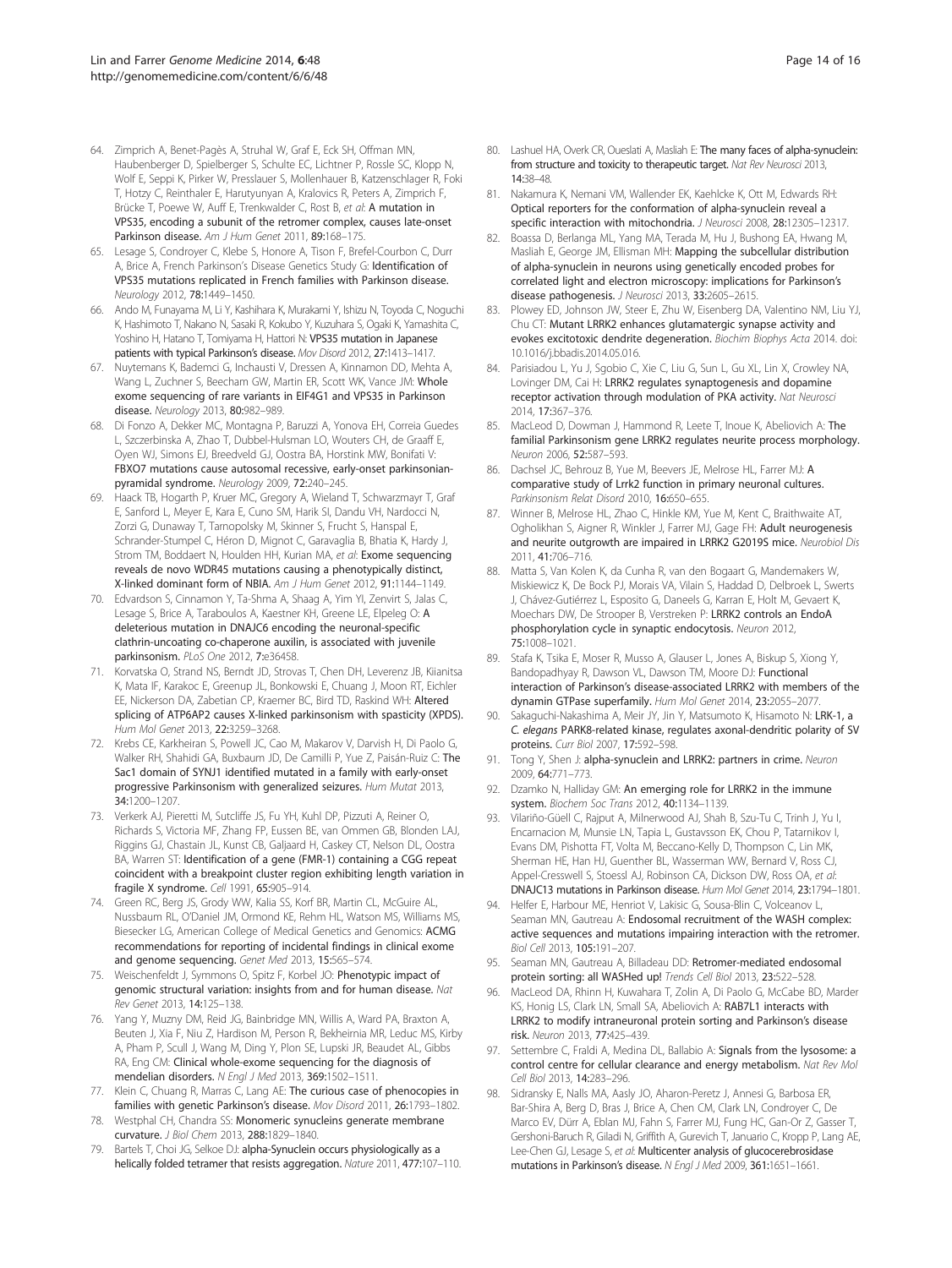- <span id="page-14-0"></span>99. Bras J, Singleton A, Cookson MR, Hardy J: Emerging pathways in genetic Parkinson's disease: potential role of ceramide metabolism in Lewy body disease. FEBS J 2008, 275:5767–5773.
- 100. Mazzulli JR, Xu YH, Sun Y, Knight AL, McLean PJ, Caldwell GA, Sidransky E, Grabowski GA, Krainc D: Gaucher disease glucocerebrosidase and alphasynuclein form a bidirectional pathogenic loop in synucleinopathies. Cell 2011, 146:37–52.
- 101. Sardi SP, Clarke J, Viel C, Chan M, Tamsett TJ, Treleaven CM, Bu J, Sweet L, Passini MA, Dodge JC, Yu WH, Sidman RL, Cheng SH, Shihabuddin LS: Augmenting CNS glucocerebrosidase activity as a therapeutic strategy for parkinsonism and other Gaucher-related synucleinopathies. Proc Natl Acad Sci U S A 2013, 110:3537–3542.
- 102. Ramirez A, Heimbach A, Grundemann J, Stiller B, Hampshire D, Cid LP, Goebel I, Mubaidin AF, Wriekat AL, Roeper J, Al-Din A, Hillmer AM, Karsak M, Liss B, Woods CG, Behrens MI, Kubisch C: Hereditary parkinsonism with dementia is caused by mutations in ATP13A2, encoding a lysosomal type 5 P-type ATPase. Nat Genet 2006, 38:1184–1191.
- 103. Schultheis PJ, Fleming SM, Clippinger AK, Lewis J, Tsunemi T, Giasson B, Dickson DW, Mazzulli JR, Bardgett ME, Haik KL, Ekhator O, Chava AK, Howard J, Gannon M, Hoffman E, Chen Y, Prasad V, Linn SC, Tamargo RJ, Westbroek W, Sidransky E, Krainc D, Shull GE: Atp13a2-deficient mice exhibit neuronal ceroid lipofuscinosis, limited alpha-synuclein accumulation and age-dependent sensorimotor deficits. Hum Mol Genet 2013, 22:2067–2082.
- 104. Gregory A, Hayflick S: Neurodegeneration with brain iron accumulation disorders overview. In GeneReviews. Edited by Pagon RA, Adam MP, Bird TD, Dolan CR, Fong CT, Smith RJH, Stephens K. Seattle: University of Washington; 1993-2014:1–36.
- 105. Langston JW, Ballard P, Tetrud JW, Irwin I: Chronic Parkinsonism in humans due to a product of meperidine-analog synthesis. Science 1983, 219:979–980.
- 106. Keeney PM, Xie J, Capaldi RA, Bennett JP Jr: Parkinson's disease brain mitochondrial complex I has oxidatively damaged subunits and is functionally impaired and misassembled. J Neurosci 2006, 26:5256–5264.
- 107. Spinazzola A, Invernizzi F, Carrara F, Lamantea E, Donati A, Dirocco M, Giordano I, Meznaric-Petrusa M, Baruffini E, Ferrero I, Zeviani M: Clinical and molecular features of mitochondrial DNA depletion syndromes. J Inherit Metab Dis 2009, 32:143–158.
- 108. Dai Y, Kiselak T, Clark J, Clore E, Zheng K, Cheng A, Kujoth GC, Prolla TA, Maratos-Flier E, Simon DK: Behavioral and metabolic characterization of heterozygous and homozygous POLG mutator mice. Mitochondrion 2013, 13:282–291.
- 109. Kitada T, Asakawa S, Hattori N, Matsumine H, Yamamura Y, Minoshima S, Yokochi M, Mizuno Y, Shimizu N: Mutations in the parkin gene cause autosomal recessive juvenile parkinsonism. Nature 1998, 392:605–608.
- 110. Ko HS, von Coelln R, Sriram SR, Kim SW, Chung KK, Pletnikova O, Troncoso J, Johnson B, Saffary R, Goh EL, Song H, Park BJ, Kim MJ, Kim S, Dawson VL, Dawson TM: Accumulation of the authentic parkin substrate aminoacyltRNA synthetase cofactor, p38/JTV-1, leads to catecholaminergic cell death. J Neurosci 2005, 25:7968–7978.
- 111. Fallon L, Belanger CM, Corera AT, Kontogiannea M, Regan-Klapisz E, Moreau F, Voortman J, Haber M, Rouleau G, Thorarinsdottir T, Brice A, van Bergen En Henegouwen PM, Fon EA: A regulated interaction with the UIM protein Eps15 implicates parkin in EGF receptor trafficking and PI(3)K-Akt signalling. Nat Cell Biol 2006, 8:834-842.
- 112. Staropoli JF, McDermott C, Martinat C, Schulman B, Demireva E, Abeliovich A: Parkin is a component of an SCF-like ubiquitin ligase complex and protects postmitotic neurons from kainate excitotoxicity. Neuron 2003, 37:735–749.
- 113. Burchell VS, Nelson DE, Sanchez-Martinez A, Delgado-Camprubi M, Ivatt RM, Pogson JH, Randle SJ, Wray S, Lewis PA, Houlden H, Abramov AY, Hardy J, Wood NW, Whitworth AJ, Laman H, Plun-Favreau H: The Parkinson's disease-linked proteins Fbxo7 and Parkin interact to mediate mitophagy. Nat Neurosci 2013, 16:1257–1265.
- 114. Park J, Lee SB, Lee S, Kim Y, Song S, Kim S, Bae E, Kim J, Shong M, Kim JM, Chung J: Mitochondrial dysfunction in Drosophila PINK1 mutants is complemented by parkin. Nature 2006, 441:1157–1161.
- 115. Clark IE, Dodson MW, Jiang C, Cao JH, Huh JR, Seol JH, Yoo SJ, Hay BA, Guo M: Drosophila pink1 is required for mitochondrial function and interacts genetically with parkin. Nature 2006, 441:1162–1166.
- 116. Trempe JF, Sauve V, Grenier K, Seirafi M, Tang MY, Menade M, Al-Abdul-Wahid S, Krett J, Wong K, Kozlov G, Nagar B, Fon EA, Gehring K: Structure

of parkin reveals mechanisms for ubiquitin ligase activation. Science 2013, 340:1451–1455.

- 117. Koyano F, Okatsu K, Kosako H, Tamura Y, Go E, Kimura M, Kimura Y, Tsuchiya H, Yoshihara H, Hirokawa T, Endo T, Fon EA, Trempe JF, Saeki Y, Tanaka K, Matsuda N: Ubiquitin is phosphorylated by PINK1 to activate parkin. Nature 2014, 510:162–166.
- 118. Hasson SA, Kane LA, Yamano K, Huang CH, Sliter DA, Buehler E, Wang C, Heman-Ackah SM, Hessa T, Guha R, Martin SE, Youle RJ: High-content genome-wide RNAi screens identify regulators of parkin upstream of mitophagy. Nature 2013, 504:291–295.
- 119. McCoy MK, Kaganovich A, Rudenko IN, Ding J, Cookson MR: Hexokinase activity is required for recruitment of parkin to depolarized mitochondria. Hum Mol Genet 2014, 23:145–156.
- 120. Hajek P, Chomyn A, Attardi G: Identification of a novel mitochondrial complex containing mitofusin 2 and stomatin-like protein 2. J Biol Chem 2007, 282:5670–5681.
- 121. Poole AC, Thomas RE, Yu S, Vincow ES, Pallanck L: The mitochondrial fusion-promoting factor mitofusin is a substrate of the PINK1/parkin pathway. PLoS One 2010, 5:e10054.
- 122. Rakovic A, Grunewald A, Voges L, Hofmann S, Orolicki S, Lohmann K, Klein C: PINK1-interacting proteins: proteomic analysis of overexpressed PINK1. Parkinsons Dis 2011, 2011:153979.
- 123. Bonifati V, Rizzu P, van Baren MJ, Schaap O, Breedveld GJ, Krieger E, Dekker MC, Squitieri F, Ibanez P, Joosse M, van Dongen JW, Vanacore N, van Swieten JC, Brice A, Meco G, van Duijn CM, Oostra BA, Heutink P: Mutations in the DJ-1 gene associated with autosomal recessive early-onset parkinsonism. Science 2003, 299:256–259.
- 124. Joselin AP, Hewitt SJ, Callaghan SM, Kim RH, Chung YH, Mak TW, Shen J, Slack RS, Park DS: ROS-dependent regulation of Parkin and DJ-1 localization during oxidative stress in neurons. Hum Mol Genet 2012, 21:4888–4903.
- 125. Gispert S, Ricciardi F, Kurz A, Azizov M, Hoepken HH, Becker D, Voos W, Leuner K, Müller WE, Kudin AP, Kunz WS, Zimmermann A, Roeper J, Wenzel D, Jendrach M, García-Arencíbia M, Fernández-Ruiz J, Huber L, Rohrer H, Barrera M, Reichert AS, Rüb U, Chen A, Nussbaum RL, Auburger G: Parkinson phenotype in aged PINK1-deficient mice is accompanied by progressive mitochondrial dysfunction in absence of neurodegeneration. PLoS One 2009, 4:e5777.
- 126. Goldberg MS, Pisani A, Haburcak M, Vortherms TA, Kitada T, Costa C, Tong Y, Martella G, Tscherter A, Martins A, Bernardi G, Roth BL, Pothos EN, Calabresi P, Shen J: Nigrostriatal dopaminergic deficits and hypokinesia caused by inactivation of the familial Parkinsonism-linked gene DJ-1. Neuron 2005, 45:489–496.
- 127. Goldberg MS, Fleming SM, Palacino JJ, Cepeda C, Lam HA, Bhatnagar A, Meloni EG, Wu N, Ackerson LC, Klapstein GJ, Gajendiran M, Roth BL, Chesselet MF, Maidment NT, Levine MS, Shen J: Parkin-deficient mice exhibit nigrostriatal deficits but not loss of dopaminergic neurons. J Biol Chem 2003, 278:43628–43635.
- 128. Shin JH, Ko HS, Kang H, Lee Y, Lee YI, Pletinkova O, Troconso JC, Dawson VL, Dawson TM: PARIS (ZNF746) repression of PGC-1α contributes to neurodegeneration in Parkinson's disease. Cell 2011, 144:689–702.
- 129. Martin LJ, Pan Y, Price AC, Sterling W, Copeland NG, Jenkins NA, Price DL, Lee MK: Parkinson's disease alpha-synuclein transgenic mice develop neuronal mitochondrial degeneration and cell death. J Neurosci 2006, 26:41–50.
- 130. Cooper O, Seo H, Andrabi S, Guardia-Laguarta C, Graziotto J, Sundberg M, McLean JR, Carrillo-Reid L, Xie Z, Osborn T, Hargus G, Deleidi M, Lawson T, Bogetofte H, Perez-Torres E, Clark L, Moskowitz C, Mazzulli J, Chen L, Volpicelli-Daley L, Romero N, Jiang H, Uitti RJ, Huang Z, Opala G, Scarffe LA, Dawson VL, Klein C, Feng J, Ross OA, et al: Pharmacological rescue of mitochondrial deficits in iPSC-derived neural cells from patients with familial Parkinson's disease. Sci Transl Med 2012, 4:141ra190.
- 131. Ramonet D, Daher JP, Lin BM, Stafa K, Kim J, Banerjee R, Westerlund M, Pletnikova O, Glauser L, Yang L, Liu Y, Swing DA, Beal MF, Troncoso JC, McCaffery JM, Jenkins NA, Copeland NG, Galter D, Thomas B, Lee MK, Dawson TM, Dawson VL, Moore DJ: Dopaminergic neuronal loss, reduced neurite complexity and autophagic abnormalities in transgenic mice expressing G2019S mutant LRRK2. PLoS One 2011, 6:e18568.
- 132. Wang X, Yan MH, Fujioka H, Liu J, Wilson-Delfosse A, Chen SG, Perry G, Casadesus G, Zhu X: LRRK2 regulates mitochondrial dynamics and function through direct interaction with DLP1. Hum Mol Genet 2012, 21:1931–1944.